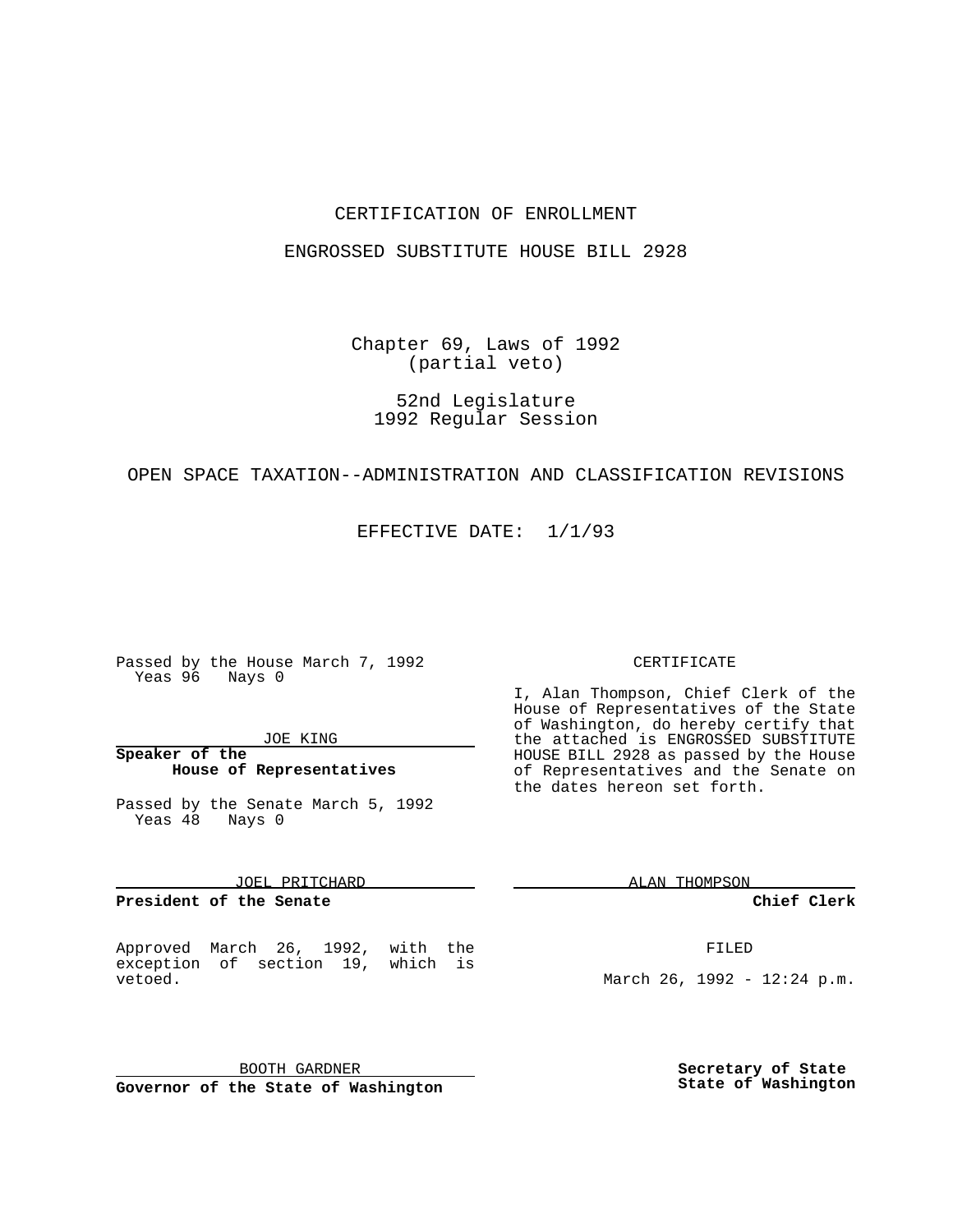# **ENGROSSED SUBSTITUTE HOUSE BILL 2928** \_\_\_\_\_\_\_\_\_\_\_\_\_\_\_\_\_\_\_\_\_\_\_\_\_\_\_\_\_\_\_\_\_\_\_\_\_\_\_\_\_\_\_\_\_\_\_

\_\_\_\_\_\_\_\_\_\_\_\_\_\_\_\_\_\_\_\_\_\_\_\_\_\_\_\_\_\_\_\_\_\_\_\_\_\_\_\_\_\_\_\_\_\_\_

AS AMENDED BY THE SENATE

Passed Legislature - 1992 Regular Session

#### **State of Washington 52nd Legislature 1992 Regular Session**

**By** House Committee on Revenue (originally sponsored by Representatives Fraser, Wynne, Belcher, Morris, Wang, Dellwo, Scott and Jones)

Read first time 02/07/92.

 AN ACT Relating to open spaces; amending RCW 84.33.120, 84.33.140, 84.33.145, 84.34.020, 84.34.035, 84.34.037, 84.34.050, 84.34.060, 84.34.065, 84.34.070, 84.34.080, 84.34.108, 84.34.145, 84.34.150, 84.34.155, 84.34.160, 84.34.320, and 84.34.360; adding new sections to chapter 84.34 RCW; and providing an effective date.

6 BE IT ENACTED BY THE LEGISLATURE OF THE STATE OF WASHINGTON:

7 **Sec. 1.** RCW 84.33.120 and 1986 c 238 s 1 are each amended to read 8 as follows:

 (1) In preparing the assessment rolls as of January 1, 1982, for taxes payable in 1983 and each January 1st thereafter, the assessor shall list each parcel of forest land at a value with respect to the grade and class provided in this subsection and adjusted as provided in subsection (2) of this section and shall compute the assessed value of 14 the land by using the same assessment ratio he or she applies generally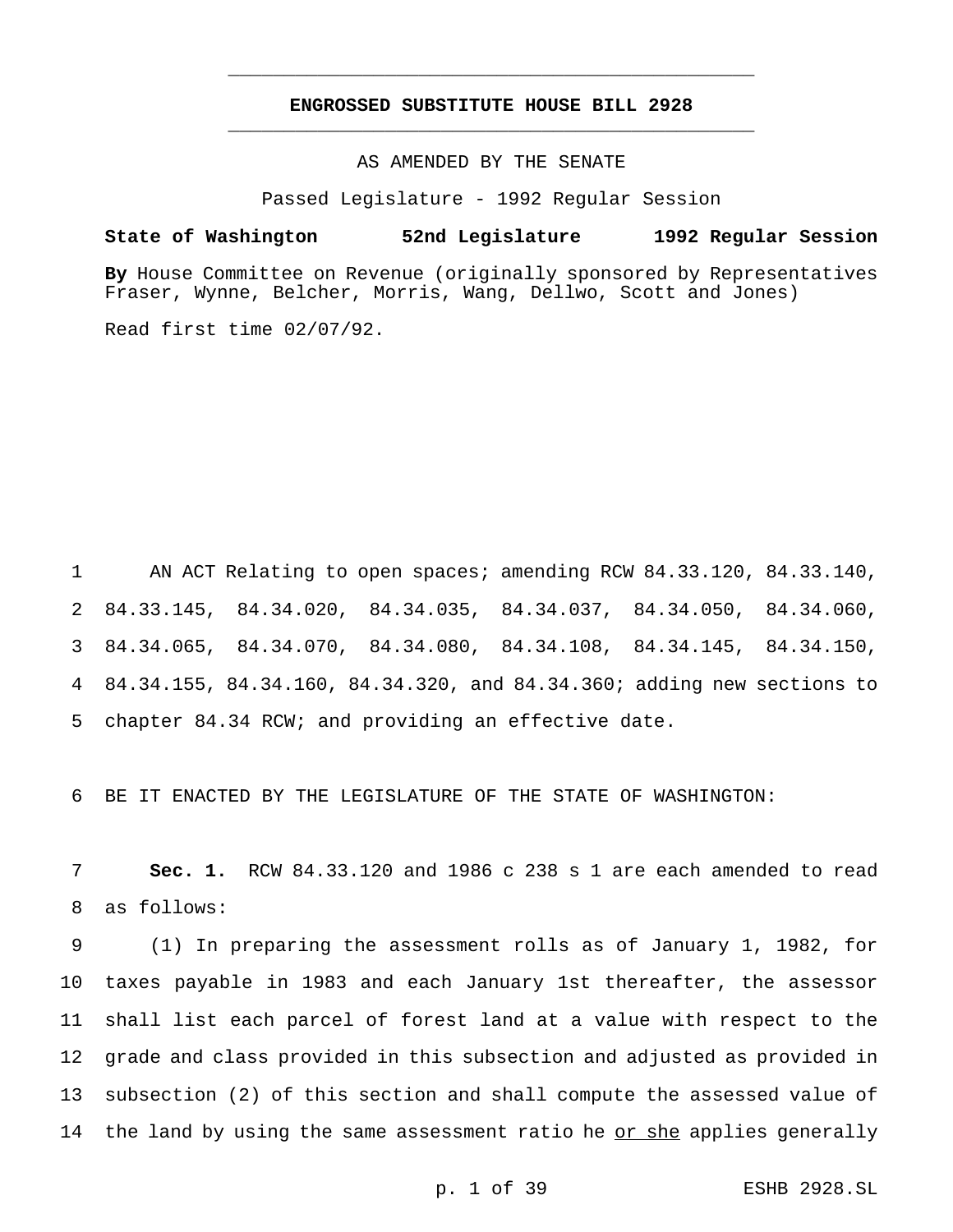1 in computing the assessed value of other property in his or her county. Values for the several grades of bare forest land shall be as follows.

| $\mathfrak{Z}$ | LAND           | OPERABILITY    | VALUES    |  |
|----------------|----------------|----------------|-----------|--|
| $\overline{4}$ | GRADE          | $\rm CLASS$    | PER ACRE  |  |
| 5              |                |                | --------- |  |
| $\sqrt{6}$     |                | $\mathbf 1$    | \$141     |  |
| 7              | $\mathbf{1}$   | $\overline{2}$ | 136       |  |
| $\,8\,$        |                | $\mathfrak{Z}$ | 131       |  |
| $\mathsf 9$    |                | $\overline{4}$ | 95        |  |
| 10             |                |                |           |  |
| 11             |                | $\mathbf 1$    | 118       |  |
| 12             | 2              | $\sqrt{2}$     | 114       |  |
| 13             |                | $\mathfrak{Z}$ | 110       |  |
| 14             |                | $\overline{4}$ | 80        |  |
| 15             |                |                |           |  |
| 16             |                | $\mathbf 1$    | 93        |  |
| 17             | $\mathbf{3}$   | $\sqrt{2}$     | 90        |  |
| 18             |                | $\mathfrak{Z}$ | 87        |  |
| 19             |                | $\overline{4}$ | 66        |  |
| 20             |                |                |           |  |
| 21             |                | $\mathbf 1$    | $70$      |  |
| 22             | $\overline{4}$ | $\sqrt{2}$     | 68        |  |
| 23             |                | $\mathfrak{Z}$ | 66        |  |
| 24             |                | $\overline{4}$ | 52        |  |
| 25             |                |                |           |  |
| 26             |                | $\mathbf 1$    | 51        |  |
| 27             | 5              | $\sqrt{2}$     | 48        |  |
| 28             |                | $\mathfrak{Z}$ | 46        |  |
| 29             |                | $\overline{4}$ | 31        |  |
|                | ESHB 2928.SL   | p. 2 of 39     |           |  |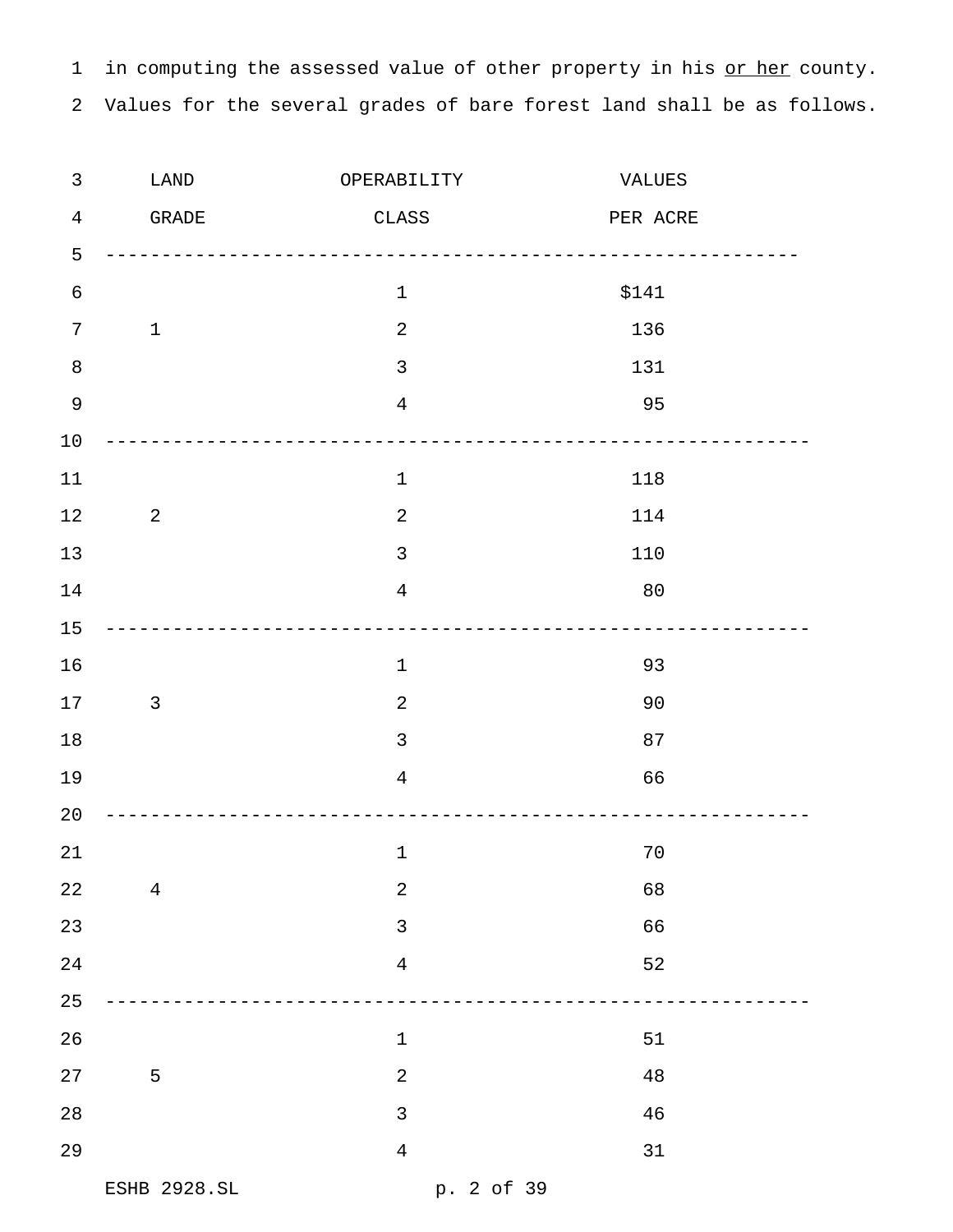| 1              |                |                |              |  |
|----------------|----------------|----------------|--------------|--|
| $\sqrt{2}$     |                | $1\,$          | 26           |  |
| $\mathsf{3}$   | $\sqrt{6}$     | $\sqrt{2}$     | 25           |  |
| $\,4$          |                | $\mathfrak{Z}$ | 25           |  |
| 5              |                | $\overline{4}$ | 23           |  |
| $\epsilon$     |                |                |              |  |
| $\overline{7}$ |                | $1\,$          | $12$         |  |
| $\, 8$         | $\overline{7}$ | $\overline{2}$ | $12$         |  |
| $\mathsf 9$    |                | $\mathfrak{Z}$ | $11\,$       |  |
| 10             |                | $\overline{4}$ | $11\,$       |  |
| 11             |                |                |              |  |
| 12             | $\,8\,$        |                | $\mathbf{1}$ |  |
| 13             | $- - -$        |                |              |  |

 (2) On or before December 31, 1981, the department shall adjust, by rule under chapter 34.05 RCW, the forest land values contained in subsection (1) of this section in accordance with this subsection, and 17 shall certify these adjusted values to the county assessor for his or 18 her use in preparing the assessment rolls as of January 1, 1982. For the adjustment to be made on or before December 31, 1981, for use in the 1982 assessment year, the department shall:

 (a) Divide the aggregate value of all timber harvested within the state between July 1, 1976, and June 30, 1981, by the aggregate harvest volume for the same period, as determined from the harvester excise tax returns filed with the department under RCW 82.04.291 and 84.33.071; and

 (b) Divide the aggregate value of all timber harvested within the state between July 1, 1975, and June 30, 1980, by the aggregate harvest volume for the same period, as determined from the harvester excise tax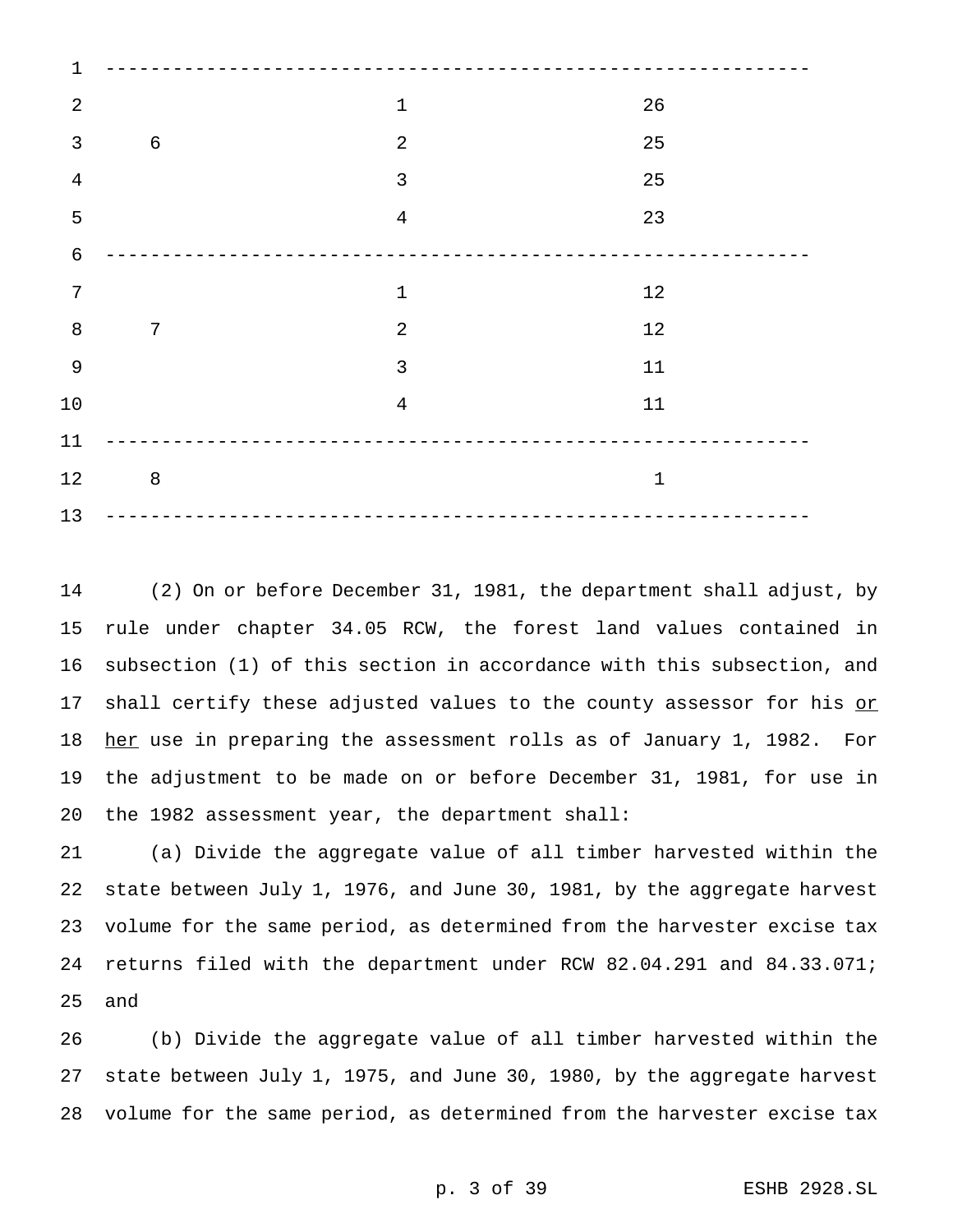returns filed with the department under RCW 82.04.291 and 84.33.071; and

 (c) Adjust the forest land values contained in subsection (1) of this section by a percentage equal to one-half of the percentage change in the average values of harvested timber reflected by comparing the resultant values calculated under (a) and (b) of this subsection.

 For the adjustments to be made on or before December 31, 1982, and each succeeding year thereafter, the same procedure shall be followed as described in this subsection utilizing harvester excise tax returns filed under RCW 82.04.291 and this chapter except that this adjustment shall be made to the prior year's adjusted value, and the five-year periods for calculating average harvested timber values shall be successively one year more recent.

 (3) In preparing the assessment roll for 1972 and each year thereafter, the assessor shall enter as the true and fair value of each 16 parcel of forest land the appropriate grade value certified to him or 17 her by the department of revenue, and he or she shall compute the 18 assessed value of such land by using the same assessment ratio he or 19 she applies generally in computing the assessed value of other property 20 in his or her county. In preparing the assessment roll for 1975 and each year thereafter, the assessor shall assess and value as classified forest land all forest land that is not then designated pursuant to RCW 84.33.120(4) or 84.33.130 and shall make a notation of such classification upon the assessment and tax rolls. On or before January 15 of the first year in which such notation is made, the assessor shall mail notice by certified mail to the owner that such land has been classified as forest land and is subject to the compensating tax imposed by this section. If the owner desires not to have such land 29 assessed and valued as classified forest land, he or she shall give the assessor written notice thereof on or before March 31 of such year and ESHB 2928.SL p. 4 of 39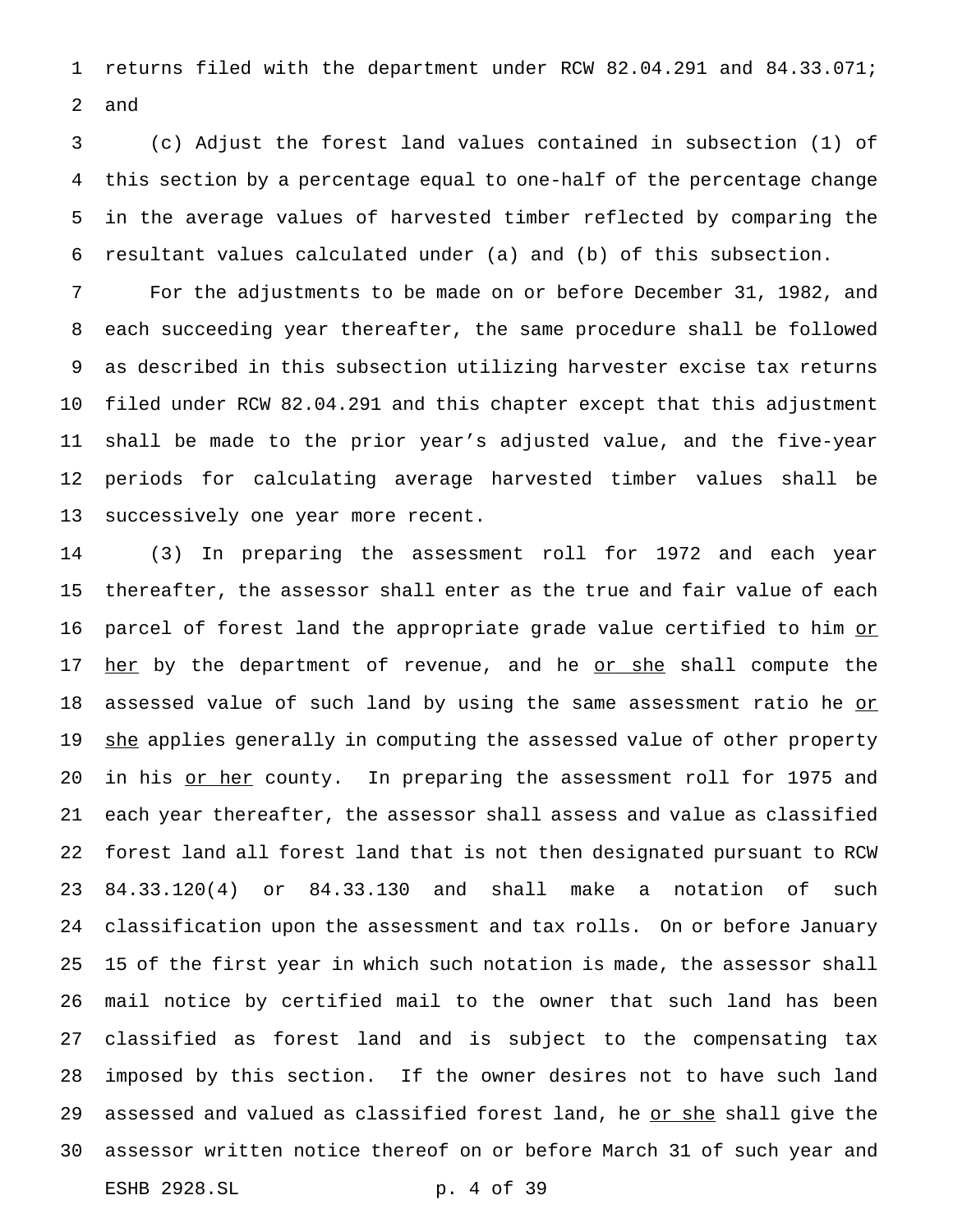the assessor shall remove from the assessment and tax rolls the classification notation entered pursuant to this subsection, and shall thereafter assess and value such land in the manner provided by law other than this chapter 84.33 RCW.

 (4) In any year commencing with 1972, an owner of land which is assessed and valued by the assessor other than pursuant to the procedures set forth in RCW 84.33.110 and this section, and which has, in the immediately preceding year, been assessed and valued by the assessor as forest land, may appeal to the county board of equalization by filing an application with the board in the manner prescribed in subsection (2) of RCW 84.33.130. The county board shall afford the applicant an opportunity to be heard if the application so requests and shall act upon the application in the manner prescribed in subsection (3) of RCW 84.33.130.

 (5) Land that has been assessed and valued as classified forest land as of any year commencing with 1975 assessment year or earlier shall continue to be so assessed and valued until removal of classification by the assessor only upon the occurrence of one of the following events:

 (a) Receipt of notice from the owner to remove such land from classification as forest land;

 (b) Sale or transfer to an ownership making such land exempt from ad valorem taxation;

 (c) Determination by the assessor, after giving the owner written notice and an opportunity to be heard, that, because of actions taken by the owner, such land is no longer primarily devoted to and used for 27 growing and harvesting timber;

 (d) Determination that a higher and better use exists for such land than growing and harvesting timber after giving the owner written notice and an opportunity to be heard;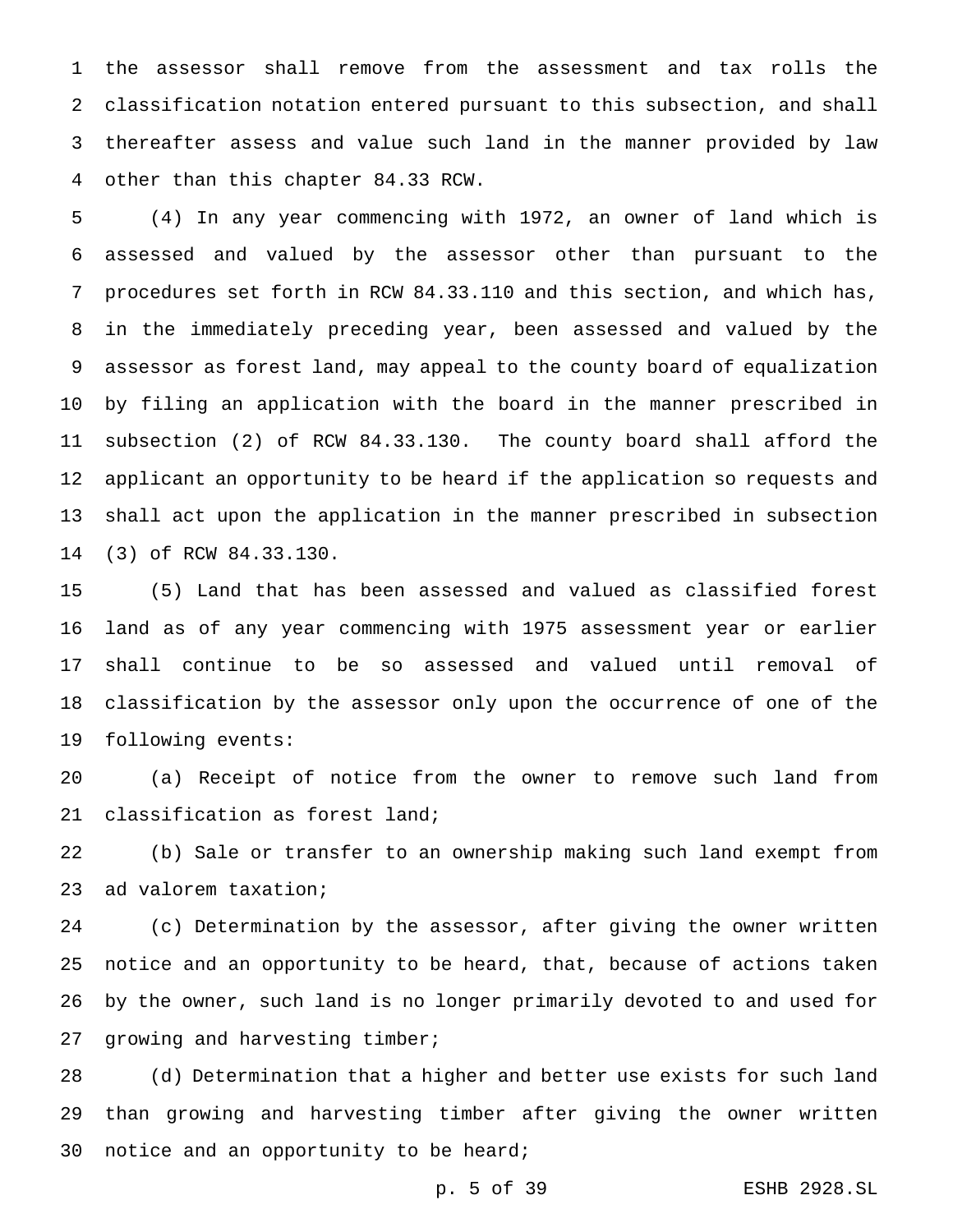(e) Sale or transfer of all or a portion of such land to a new owner, unless the new owner has signed a notice of forest land 3 classification continuance except transfer to an owner who is an heir or devisee of a deceased owner, shall not, by itself, result in removal 5 of classification. The signed notice of continuance shall be attached to the real estate excise tax affidavit provided for in RCW 82.45.120, as now or hereafter amended. The notice of continuance shall be on a form prepared by the department of revenue. If the notice of continuance is not signed by the new owner and attached to the real estate excise tax affidavit, all compensating taxes calculated pursuant to subsection (7) of this section shall become due and payable by the seller or transferor at time of sale. The county auditor shall not accept an instrument of conveyance of classified forest land for filing or recording unless the new owner has signed the notice of continuance or the compensating tax has been paid. The seller, transferor, or new owner may appeal the new assessed valuation calculated under subsection (7) of this section to the county board of equalization. Jurisdiction is hereby conferred on the county board of equalization to hear these appeals.

 The assessor shall remove classification pursuant to subsections (c) or (d) above prior to September 30 of the year prior to the assessment year for which termination of classification is to be effective. Removal of classification as forest land upon occurrence of subsection (a), (b), (d), or (e) above shall apply only to the land affected, and upon occurrence of subsection (c) shall apply only to the actual area of land no longer primarily devoted to and used for growing and harvesting timber: PROVIDED, That any remaining classified forest land meets necessary definitions of forest land pursuant to RCW 84.33.100 as now or hereafter amended.

# ESHB 2928.SL p. 6 of 39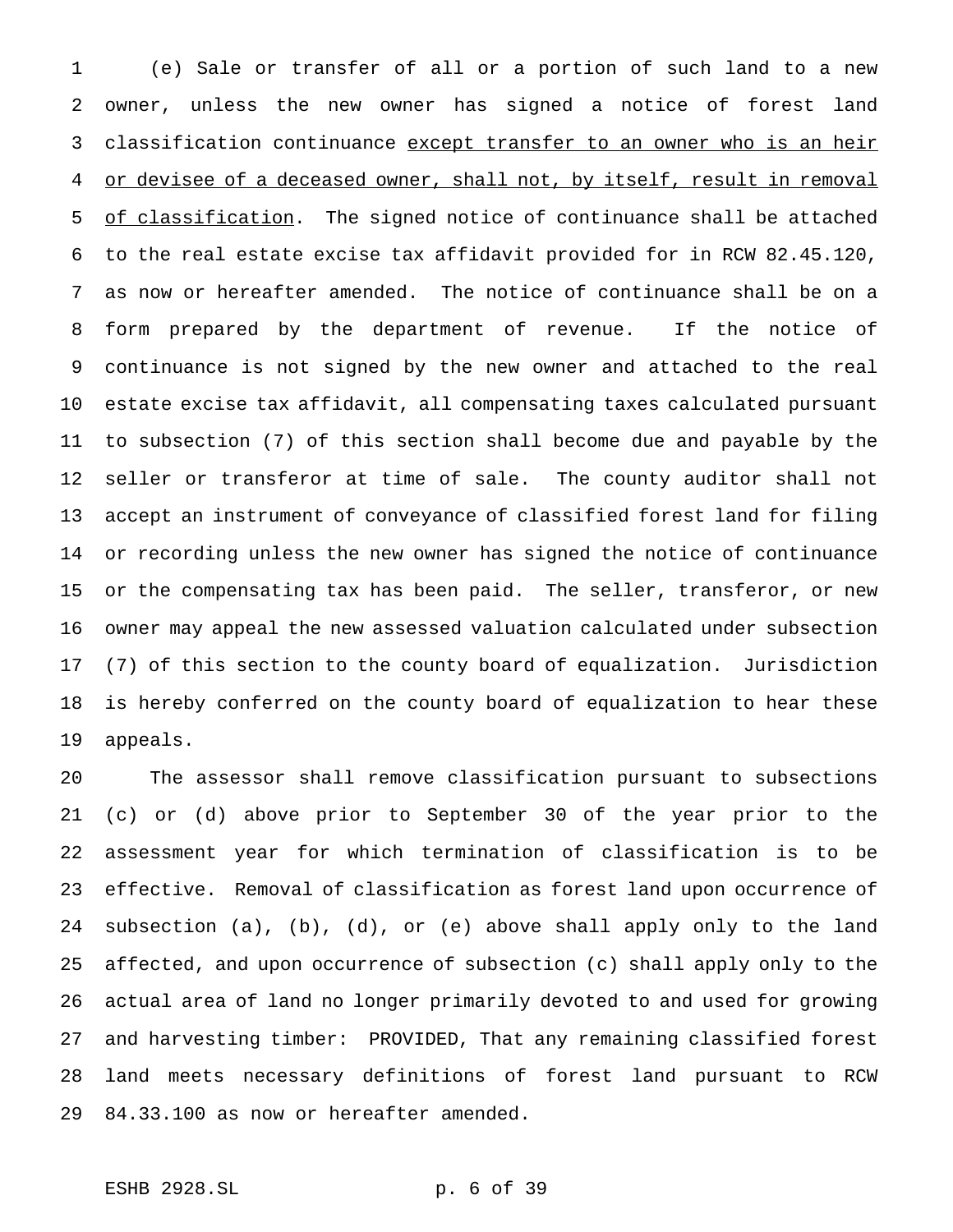(6) Within thirty days after such removal of classification as forest land, the assessor shall notify the owner in writing setting forth the reasons for such removal. The owner of such land shall thereupon have the right to apply for designation of such land as forest land pursuant to subsection (4) of this section or RCW 84.33.130. The seller, transferor, or owner may appeal such removal to the county board of equalization.

 (7) Unless the owner successfully applies for designation of such land or unless the removal is reversed on appeal, notation of removal from classification shall immediately be made upon the assessment and tax rolls, and commencing on January 1 of the year following the year in which the assessor made such notation, such land shall be assessed on the same basis as real property is assessed generally in that county. Except as provided in subsections (5)(e) and (9) of this section and unless the assessor shall not have mailed notice of classification pursuant to subsection (3) of this section, a compensating tax shall be imposed which shall be due and payable to the county treasurer thirty days after the owner is notified of the amount of the compensating tax. As soon as possible, the assessor shall compute the amount of such compensating tax and mail notice to the owner of the amount thereof and the date on which payment is due. The amount of such compensating tax shall be equal to:

 (a) The difference, if any, between the amount of tax last levied on such land as forest land and an amount equal to the new assessed valuation of such land multiplied by the dollar rate of the last levy extended against such land, multiplied by

 (b) A number, in no event greater than ten, equal to the number of years, commencing with assessment year 1975, for which such land was assessed and valued as forest land.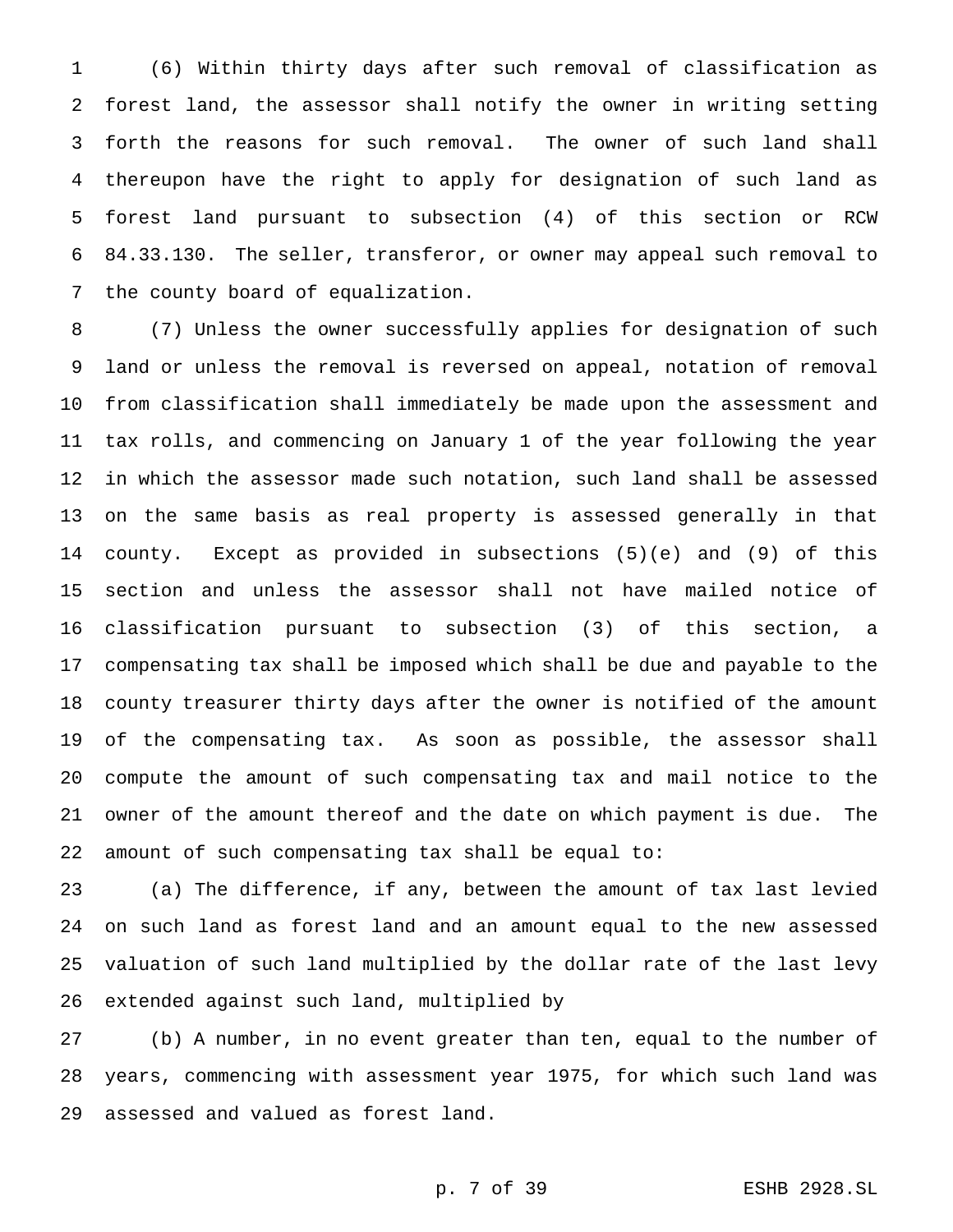(8) Compensating tax, together with applicable interest thereon, shall become a lien on such land which shall attach at the time such land is removed from classification as forest land and shall have priority to and shall be fully paid and satisfied before any recognizance, mortgage, judgment, debt, obligation or responsibility to or with which such land may become charged or liable. Such lien may be foreclosed upon expiration of the same period after delinquency and in the same manner provided by law for foreclosure of liens for delinquent real property taxes as provided in RCW 84.64.050. Any compensating tax unpaid on its due date shall thereupon become delinquent. From the date of delinquency until paid, interest shall be charged at the same rate applied by law to delinquent ad valorem property taxes.

 (9) The compensating tax specified in subsection (7) of this section shall not be imposed if the removal of classification as forest land pursuant to subsection (5) of this section resulted solely from: (a) Transfer to a government entity in exchange for other forest land located within the state of Washington;

 (b) A taking through the exercise of the power of eminent domain, or sale or transfer to an entity having the power of eminent domain in anticipation of the exercise of such power;

21 (c) ((Sale or transfer of land within two years after the death of 22 the owner of at least a fifty percent interest in such land;

 $(d)$ )) A donation of development rights, or the right to harvest timber, to a government agency or organization qualified under RCW 84.34.210 and 64.04.130 for the purposes enumerated in those sections or the sale or transfer of fee title to a governmental entity or nonprofit nature conservancy corporation, as defined in RCW 64.04.130, exclusively for the protection and conservation of lands recommended for state natural area preserve purposes by the natural heritage council and natural heritage plan as defined in chapter 79.70 RCW: ESHB 2928.SL p. 8 of 39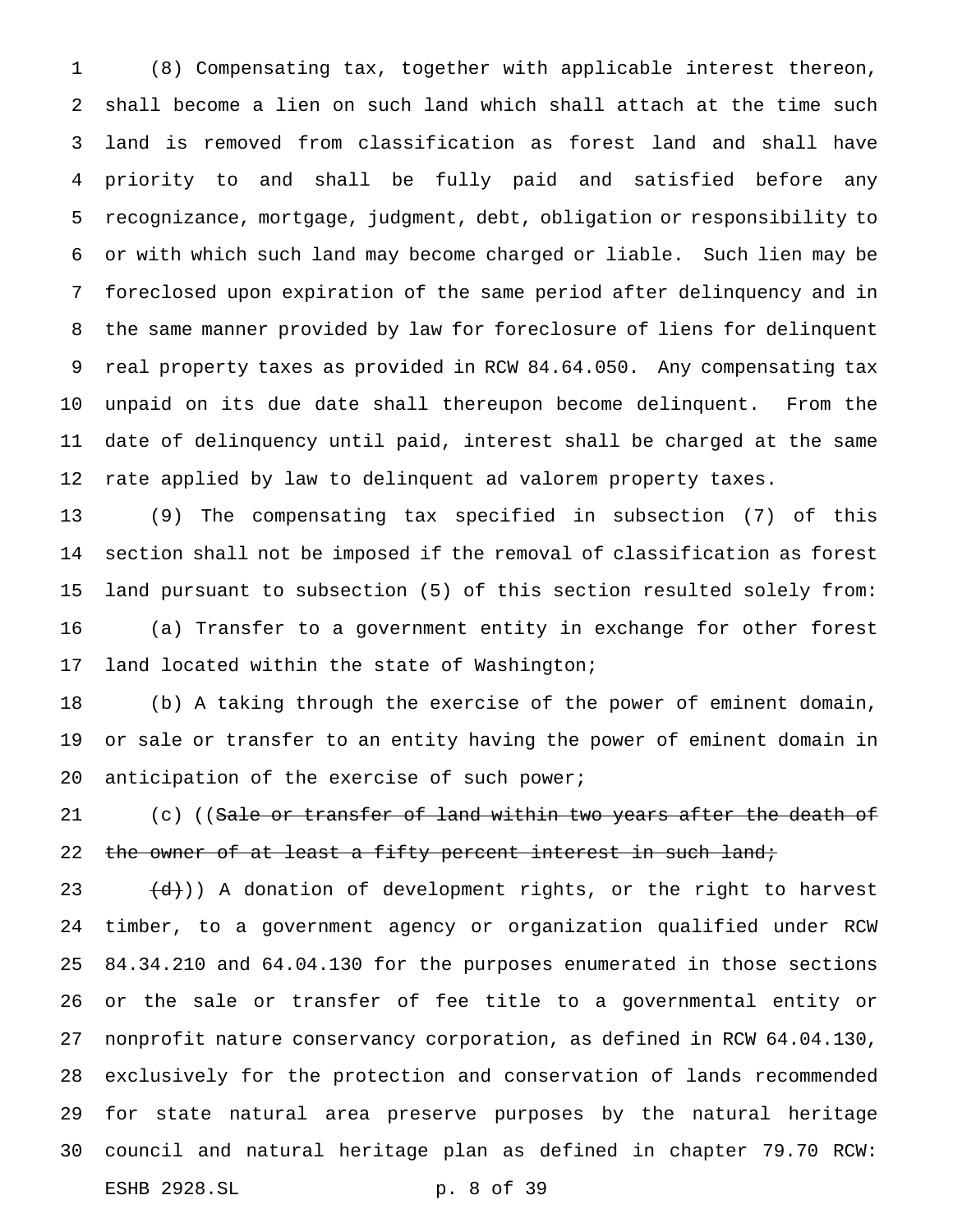PROVIDED, That at such time as the land is not used for the purposes enumerated, the compensating tax specified in subsection (7) of this section shall be imposed upon the current owner.

 (10) With respect to any land that has been designated prior to May 6, 1974, pursuant to RCW 84.33.120(4) or 84.33.130, the assessor may, 6 prior to January 1, 1975, on his or her own motion or pursuant to petition by the owner, change, without imposition of the compensating tax provided under RCW 84.33.140, the status of such designated land to classified forest land.

 **Sec. 2.** RCW 84.33.140 and 1986 c 238 s 2 are each amended to read as follows:

 (1) When land has been designated as forest land pursuant to RCW 84.33.120(4) or 84.33.130, a notation of such designation shall be made each year upon the assessment and tax rolls, a copy of the notice of approval together with the legal description or assessor's tax lot numbers for such land shall, at the expense of the applicant, be filed by the assessor in the same manner as deeds are recorded, and such land shall be graded and valued pursuant to RCW 84.33.110 and 84.33.120 until removal of such designation by the assessor upon occurrence of any of the following:

 (a) Receipt of notice from the owner to remove such designation; (b) Sale or transfer to an ownership making such land exempt from ad valorem taxation;

 (c) Sale or transfer of all or a portion of such land to a new owner, unless the new owner has signed a notice of forest land 26 designation continuance except transfer to an owner who is an heir or 27 devisee of a deceased owner, shall not, by itself, result in removal of 28 classification. The signed notice of continuance shall be attached to the real estate excise tax affidavit provided for in RCW 82.45.120, as

p. 9 of 39 ESHB 2928.SL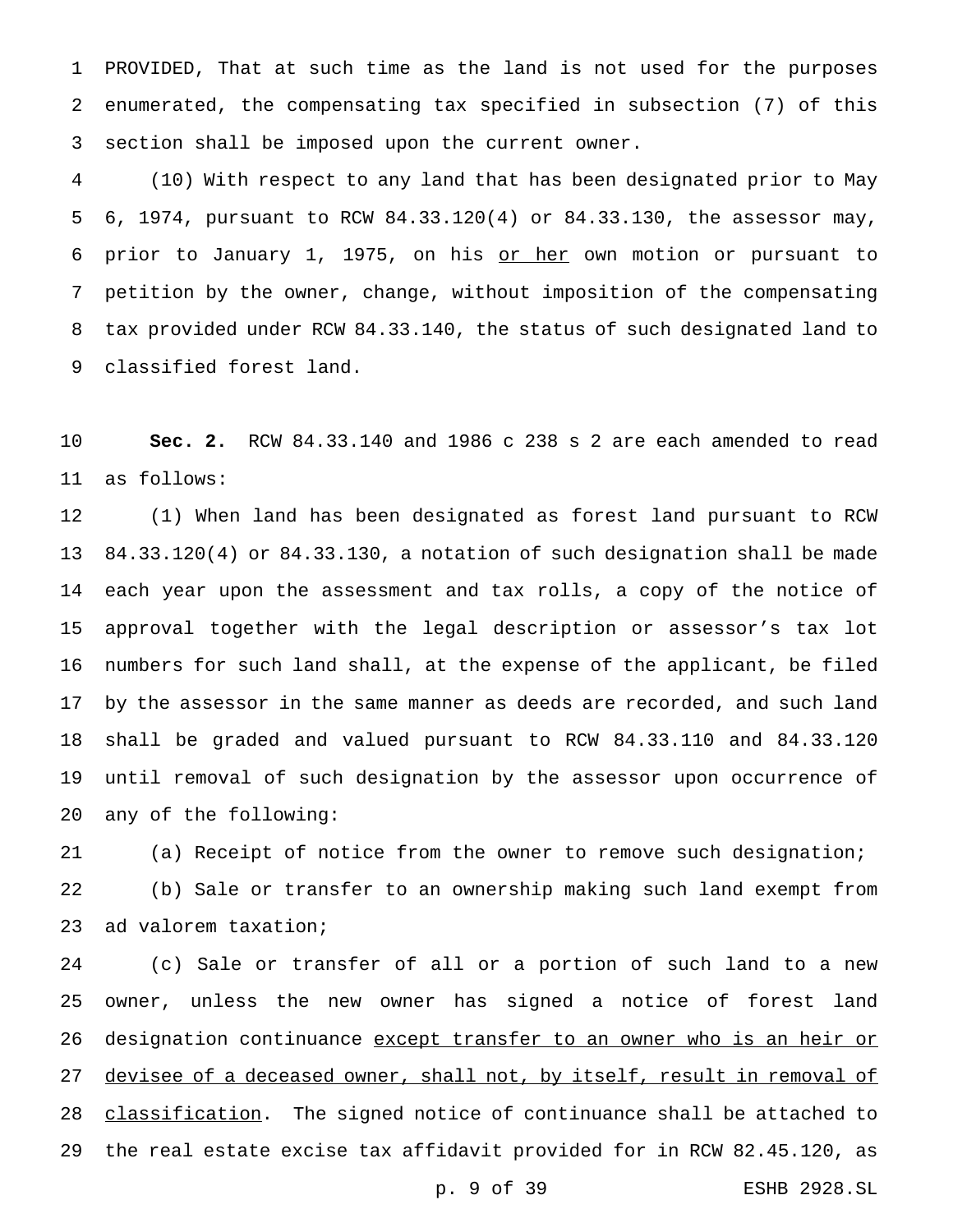now or hereafter amended. The notice of continuance shall be on a form prepared by the department of revenue. If the notice of continuance is not signed by the new owner and attached to the real estate excise tax affidavit, all compensating taxes calculated pursuant to subsection (3) of this section shall become due and payable by the seller or transferor at time of sale. The county auditor shall not accept an instrument of conveyance of designated forest land for filing or recording unless the new owner has signed the notice of continuance or the compensating tax has been paid. The seller, transferor, or new owner may appeal the new assessed valuation calculated under subsection (3) of this section to the county board of equalization. Jurisdiction is hereby conferred on the county board of equalization to hear these appeals;

 (d) Determination by the assessor, after giving the owner written notice and an opportunity to be heard, that (i) such land is no longer primarily devoted to and used for growing and harvesting timber, (ii) such owner has failed to comply with a final administrative or judicial order with respect to a violation of the restocking, forest management, fire protection, insect and disease control and forest debris provisions of Title 76 RCW or any applicable regulations thereunder, or (iii) restocking has not occurred to the extent or within the time specified in the application for designation of such land.

 Removal of designation upon occurrence of any of subsections (a) through (c) above shall apply only to the land affected, and upon occurrence of subsection (d) shall apply only to the actual area of land no longer primarily devoted to and used for growing and harvesting timber, without regard to other land that may have been included in the same application and approval for designation: PROVIDED, That any remaining designated forest land meets necessary definitions of forest land pursuant to RCW 84.33.100 as now or hereafter amended. ESHB 2928.SL p. 10 of 39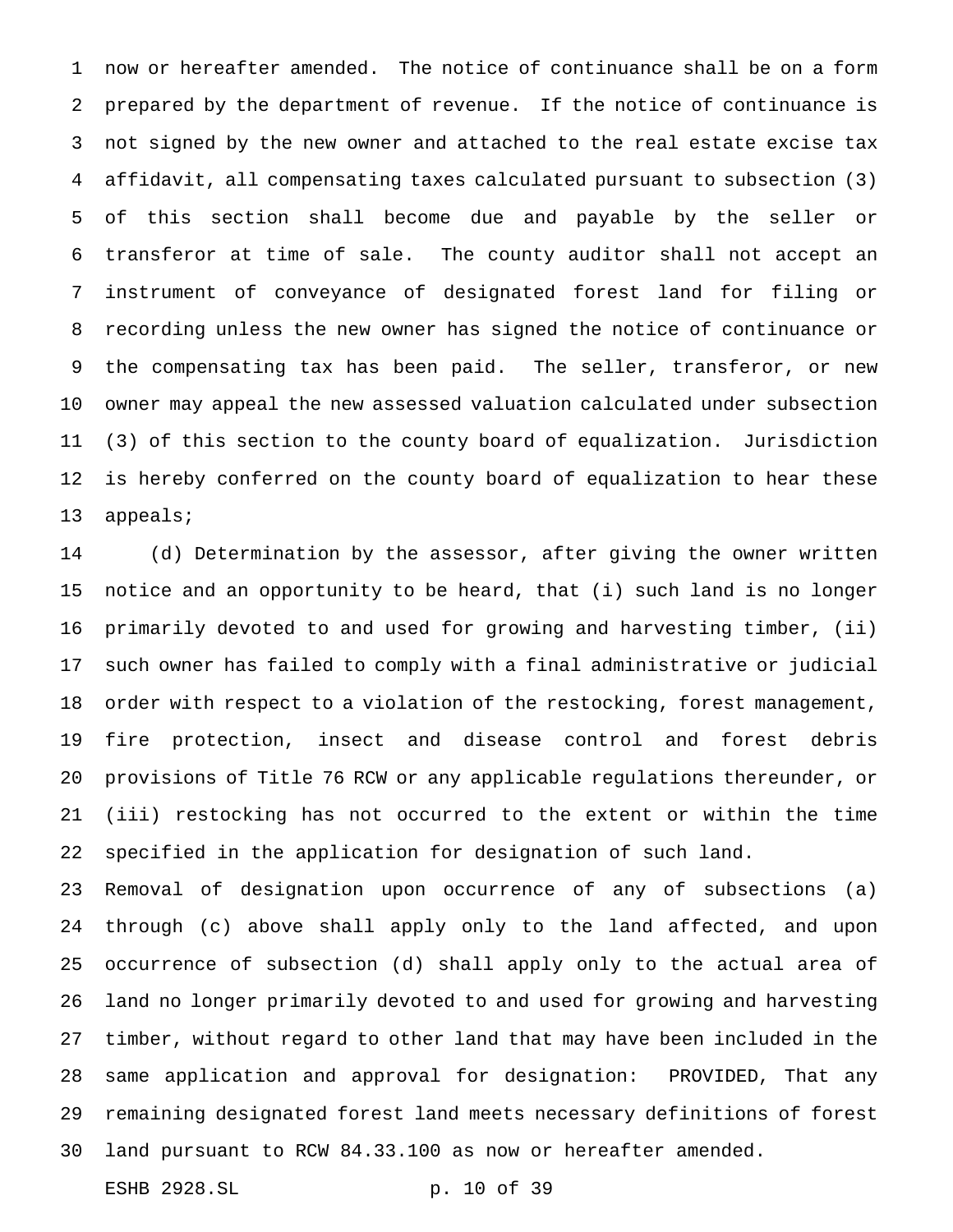(2) Within thirty days after such removal of designation of forest land, the assessor shall notify the owner in writing, setting forth the reasons for such removal. The seller, transferor, or owner may appeal such removal to the county board of equalization.

 (3) Unless the removal is reversed on appeal a copy of the notice of removal with notation of the action, if any, upon appeal, together with the legal description or assessor's tax lot numbers for the land removed from designation shall, at the expense of the applicant, be filed by the assessor in the same manner as deeds are recorded, and commencing on January 1 of the year following the year in which the assessor mailed such notice, such land shall be assessed on the same basis as real property is assessed generally in that county. Except as provided in subsection (5) of this section, a compensating tax shall be imposed which shall be due and payable to the county treasurer thirty days after the owner is notified of the amount of the compensating tax. As soon as possible, the assessor shall compute the amount of such compensating tax and mail notice to the owner of the amount thereof and the date on which payment is due. The amount of such compensating tax shall be equal to:

 (a) The difference between the amount of tax last levied on such land as forest land and an amount equal to the new assessed valuation of such land multiplied by the dollar rate of the last levy extended against such land, multiplied by

 (b) A number, in no event greater than ten, equal to the number of years for which such land was designated as forest land.

 (4) Compensating tax, together with applicable interest thereon, shall become a lien on such land which shall attach at the time such land is removed from designation as forest land and shall have priority to and shall be fully paid and satisfied before any recognizance, mortgage, judgment, debt, obligation or responsibility to or with which

p. 11 of 39 ESHB 2928.SL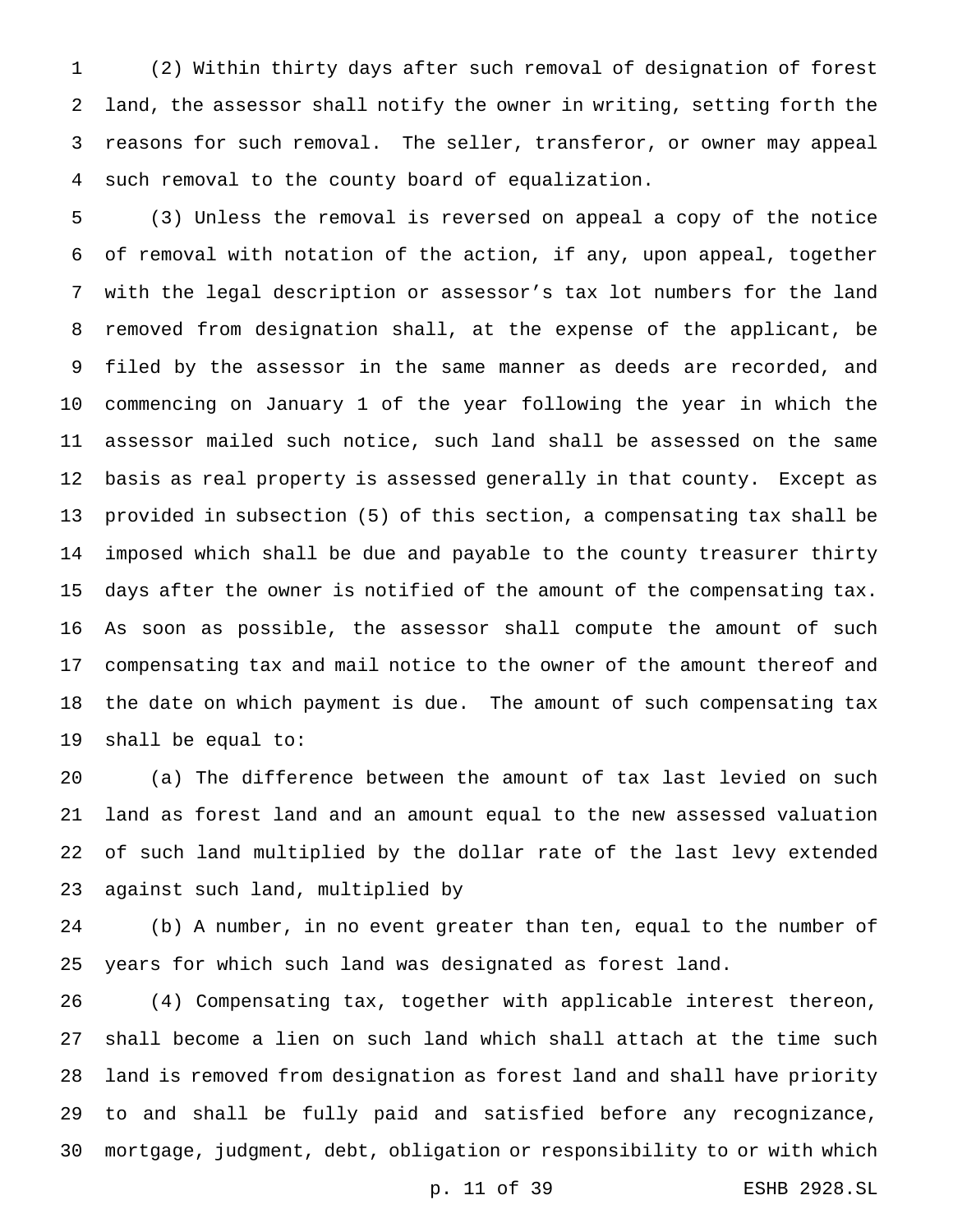such land may become charged or liable. Such lien may be foreclosed upon expiration of the same period after delinquency and in the same manner provided by law for foreclosure of liens for delinquent real property taxes as provided in RCW 84.64.050. Any compensating tax unpaid on its due date shall thereupon become delinquent. From the date of delinquency until paid, interest shall be charged at the same rate applied by law to delinquent ad valorem property taxes.

 (5) The compensating tax specified in subsection (3) of this section shall not be imposed if the removal of designation pursuant to subsection (1) of this section resulted solely from:

 (a) Transfer to a government entity in exchange for other forest 12 land located within the state of Washington;

 (b) A taking through the exercise of the power of eminent domain, or sale or transfer to an entity having the power of eminent domain in 15 anticipation of the exercise of such power;

16 (c) ((<del>Sale or transfer of land within two years after the death of</del> 17 the owner of at least a fifty percent interest in such land;

 $(d)$ )) A donation of development rights, or the right to harvest timber, to a government agency or organization qualified under RCW 84.34.210 and 64.04.130 for the purposes enumerated in those sections or the sale or transfer of fee title to a governmental entity or nonprofit nature conservancy corporation, as defined in RCW 64.04.130, exclusively for the protection and conservation of lands recommended for state natural area preserve purposes by the natural heritage council and natural heritage plan as defined in chapter 79.70 RCW: PROVIDED, That at such time as the land is not used for the purposes enumerated, the compensating tax specified in subsection (3) of this section shall be imposed upon the current owner.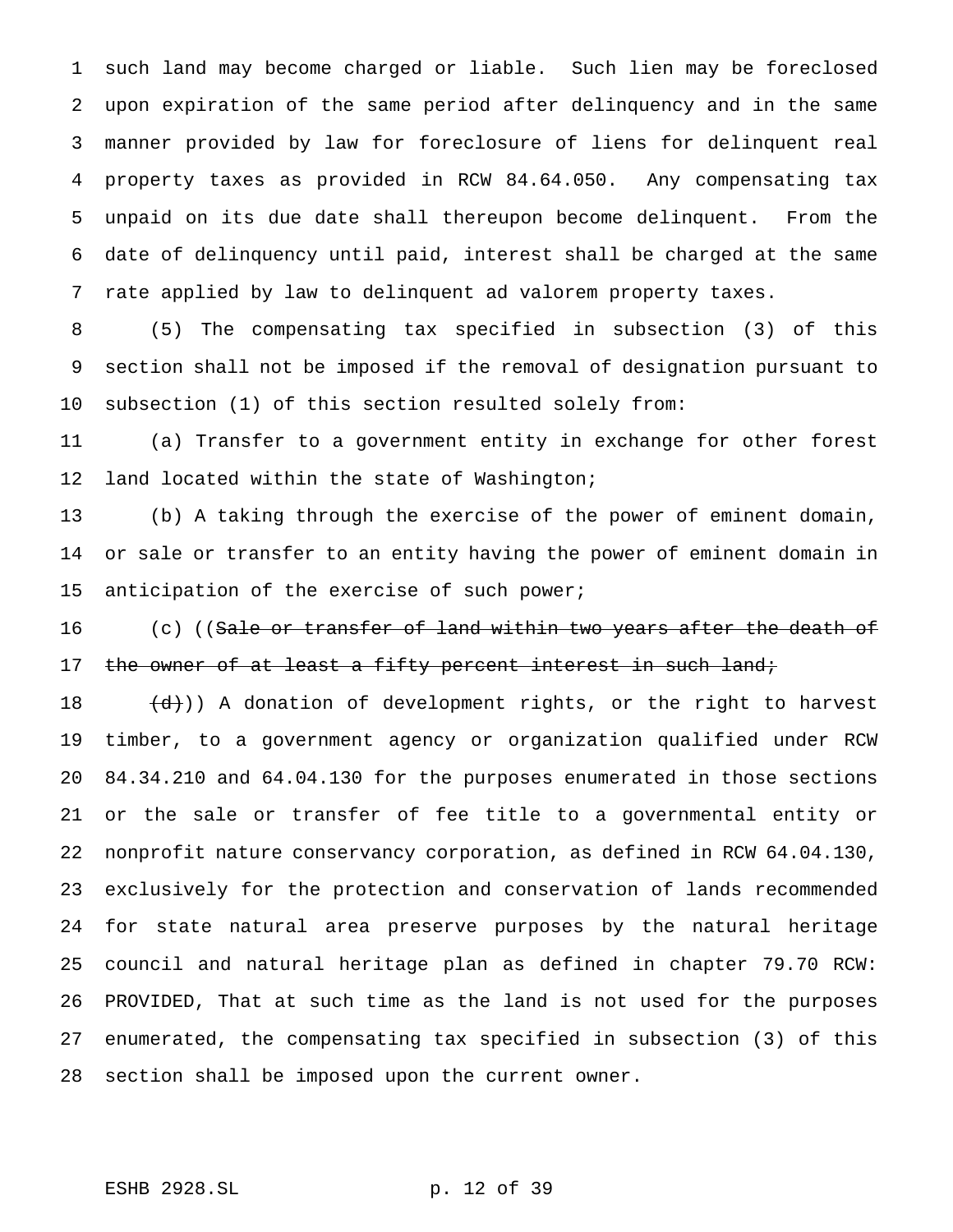**Sec. 3.** RCW 84.33.145 and 1986 c 315 s 3 are each amended to read as follows:

 (1) If no later than thirty days after removal of classification or designation the owner applies for classification under RCW 84.34.020  $(1)$ ,  $(2)$ , or  $(3)$ , then the classified or designated forest land shall not be considered removed from classification or designation for purposes of the compensating tax under RCW 84.33.120 or 84.33.140 until the application for current use classification under RCW 84.34.030 is denied or the property is removed from designation under RCW 84.34.108. Upon removal from designation under RCW 84.34.108, the amount of compensating tax due under this chapter shall be equal to:

 (a) The difference, if any, between the amount of tax last levied on such land as forest land and an amount equal to the new assessed valuation of such land when removed from designation under RCW 84.34.108 multiplied by the dollar rate of the last levy extended against such land, multiplied by

(b) A number equal to:

 (i) The number of years the land was classified or designated under this chapter, if the total number of years the land was classified or designated under this chapter and classified under chapter 84.34 RCW is less than ten; or

 (ii) Ten minus the number of years the land was classified under chapter 84.34 RCW, if the total number of years the land was classified or designated under this chapter and classified under chapter 84.34 RCW is at least ten.

 (2) Nothing in this section authorizes the continued classification or designation under this chapter or defers or reduces the compensating tax imposed upon forest land not transferred to classification under subsection (1) of this section which does not meet the necessary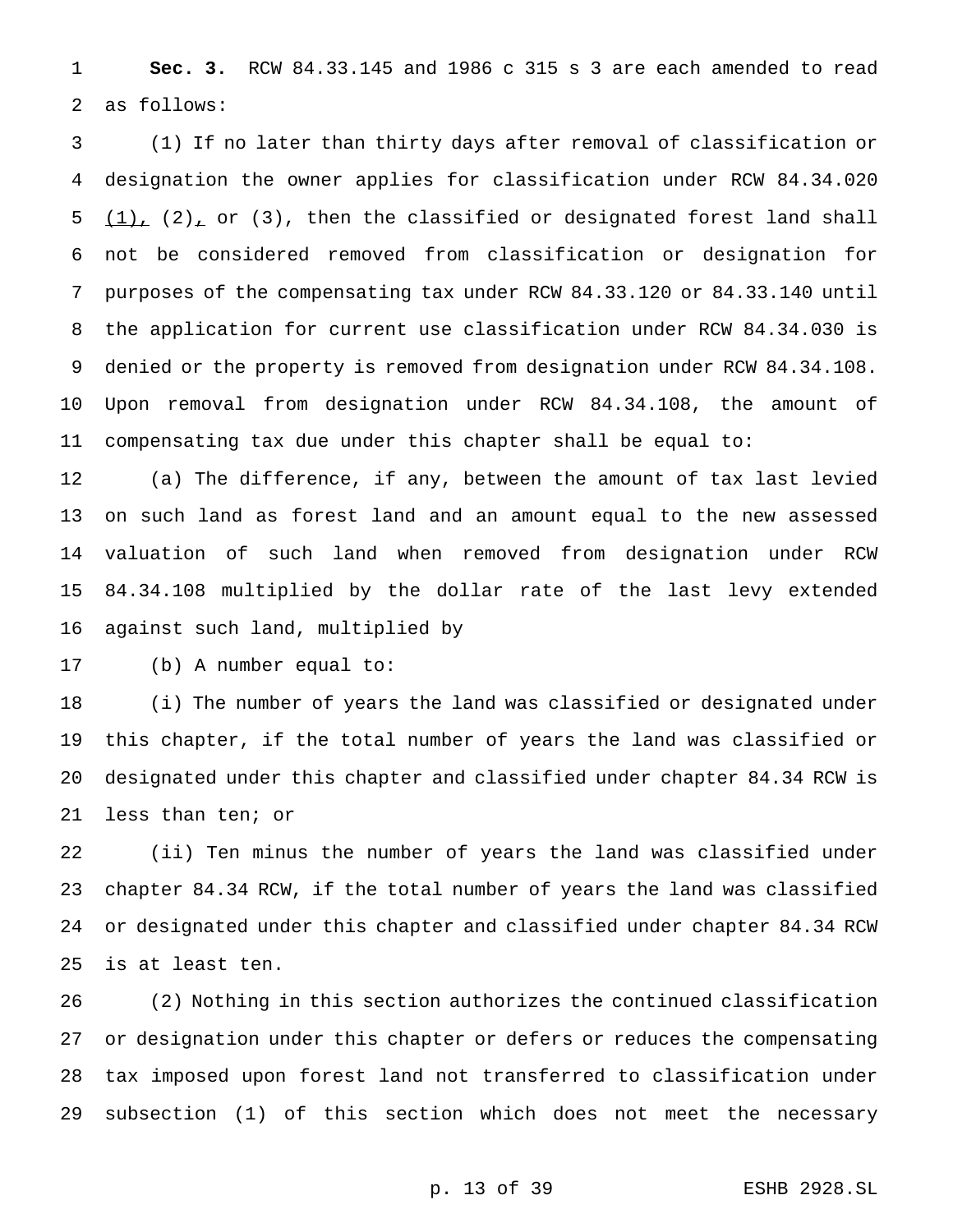definitions of forest land under RCW 84.33.100. Nothing in this section affects the additional tax imposed under RCW 84.34.108.

 **Sec. 4.** RCW 84.34.020 and 1988 c 253 s 3 are each amended to read as follows:

 As used in this chapter, unless a different meaning is required by the context:

 (1) "Open space land" means (a) any land area so designated by an official comprehensive land use plan adopted by any city or county and zoned accordingly or (b) any land area, the preservation of which in its present use would (i) conserve and enhance natural or scenic 11 resources, or (ii) protect streams or water supply, or (iii) promote conservation of soils, wetlands, beaches or tidal marshes, or (iv) enhance the value to the public of abutting or neighboring parks, forests, wildlife preserves, nature reservations or sanctuaries or other open space, or (v) enhance recreation opportunities, or (vi) 16 preserve historic sites, or (vii) preserve visual quality along highway, road, and street corridors or scenic vistas, or (viii) retain 18 in its natural state tracts of land not less than ((five)) one acre((s)) situated in an urban area and open to public use on such conditions as may be reasonably required by the legislative body 21 granting the open space classification, or (c) any land meeting the definition of farm and agricultural conservation land under subsection 23 (8) of this section. As a condition of granting open space 24 classification, the legislative body may not require public access on land classified under (b)(iii) of this subsection for the purpose of 26 promoting conservation of wetlands.

27 (2) "Farm and agricultural land" means either (a) any parcel of 28 land ((in any)) that is twenty or more acres or multiple parcels of 29 <u>land that are</u> contiguous ((ownership of)) and total twenty or more ESHB 2928.SL p. 14 of 39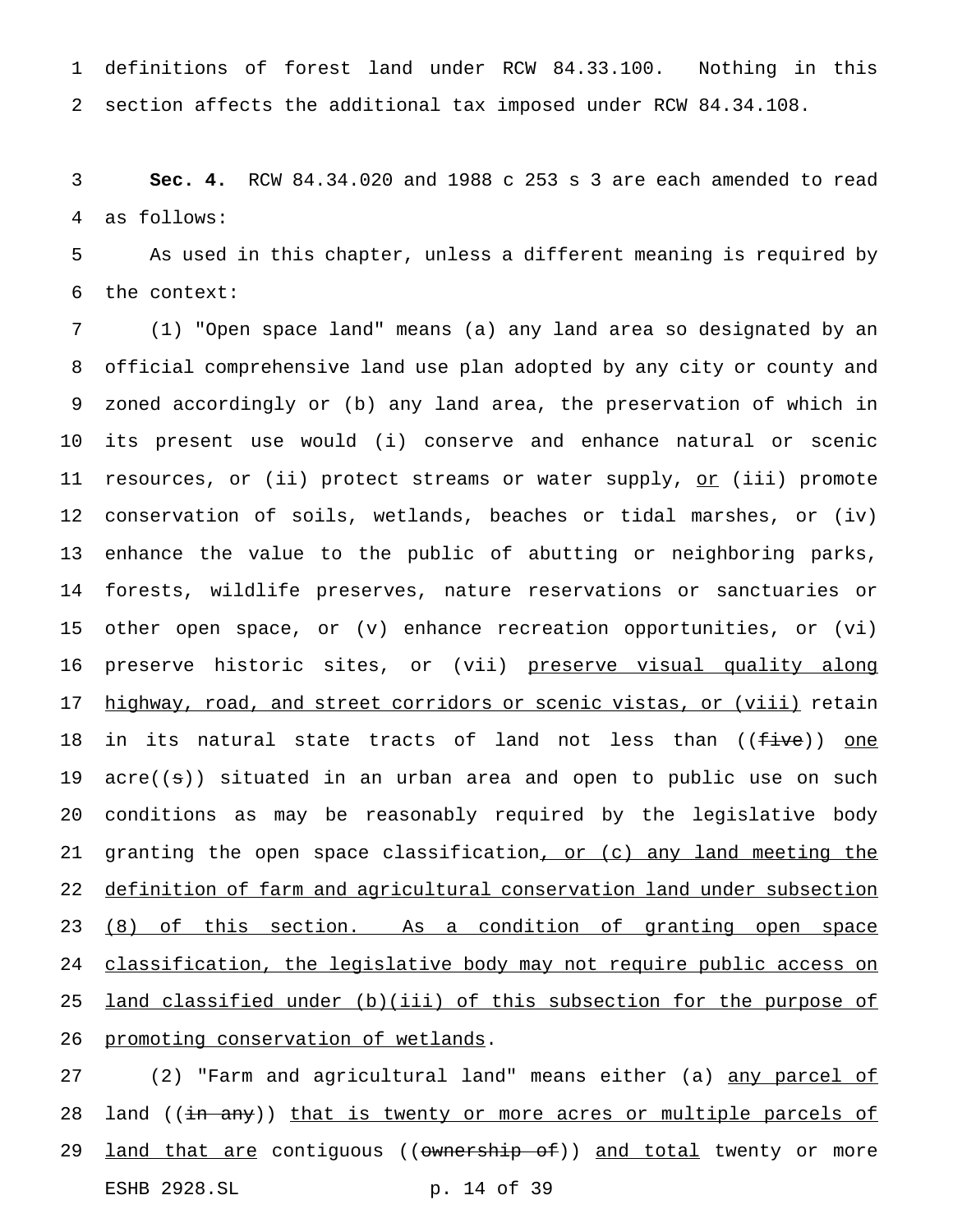1 acres (i) devoted primarily to the production of livestock or 2 agricultural commodities for commercial purposes,  $((\theta \cdot \tau))$  (ii) enrolled 3 in the federal conservation reserve program or its successor 4 administered by the United States department of agriculture, or (iii) 5 other similar commercial activities as may be established by rule 6 following consultation with the advisory committee established in 7 section 19 of this act; (b) any parcel of land that is five acres or 8 more but less than twenty acres devoted primarily to agricultural uses, 9 which has produced a gross income from agricultural uses equivalent to<sub>1</sub> 10 as of the effective date of this act, (i) one hundred dollars or more 11 per acre per year for three of the five calendar years preceding the 12 date of application for classification under this chapter for all 13 parcels of land that are classified under this subsection or all 14 parcels of land for which an application for classification under this 15 subsection is made with the granting authority prior to January 1, 16 1993, and (ii) on or after January 1, 1993, two hundred dollars or more 17 per acre per year for three of the five calendar years preceding the 18 date of application for classification under this chapter;  $((\theta \cdot \mathbf{r}))$  (c) 19 any parcel of land of less than five acres devoted primarily to 20 agricultural uses which has produced a gross income as of the effective 21 date of this act, of (i) one thousand dollars or more per year for 22 three of the five calendar years preceding the date of application for 23 classification under this chapter for all parcels of land that are 24 classified under this subsection or all parcels of land for which an 25 application for classification under this subsection is made with the 26 granting authority prior to January 1, 1993, and (ii) on or after 27 January 1, 1993, fifteen hundred dollars or more per year for three of 28 the five calendar years preceding the date of application for 29 classification under this chapter. Parcels of land described in (b)(i) 30 and (c)(i) of this subsection shall, upon any transfer of the property

p. 15 of 39 ESHB 2928.SL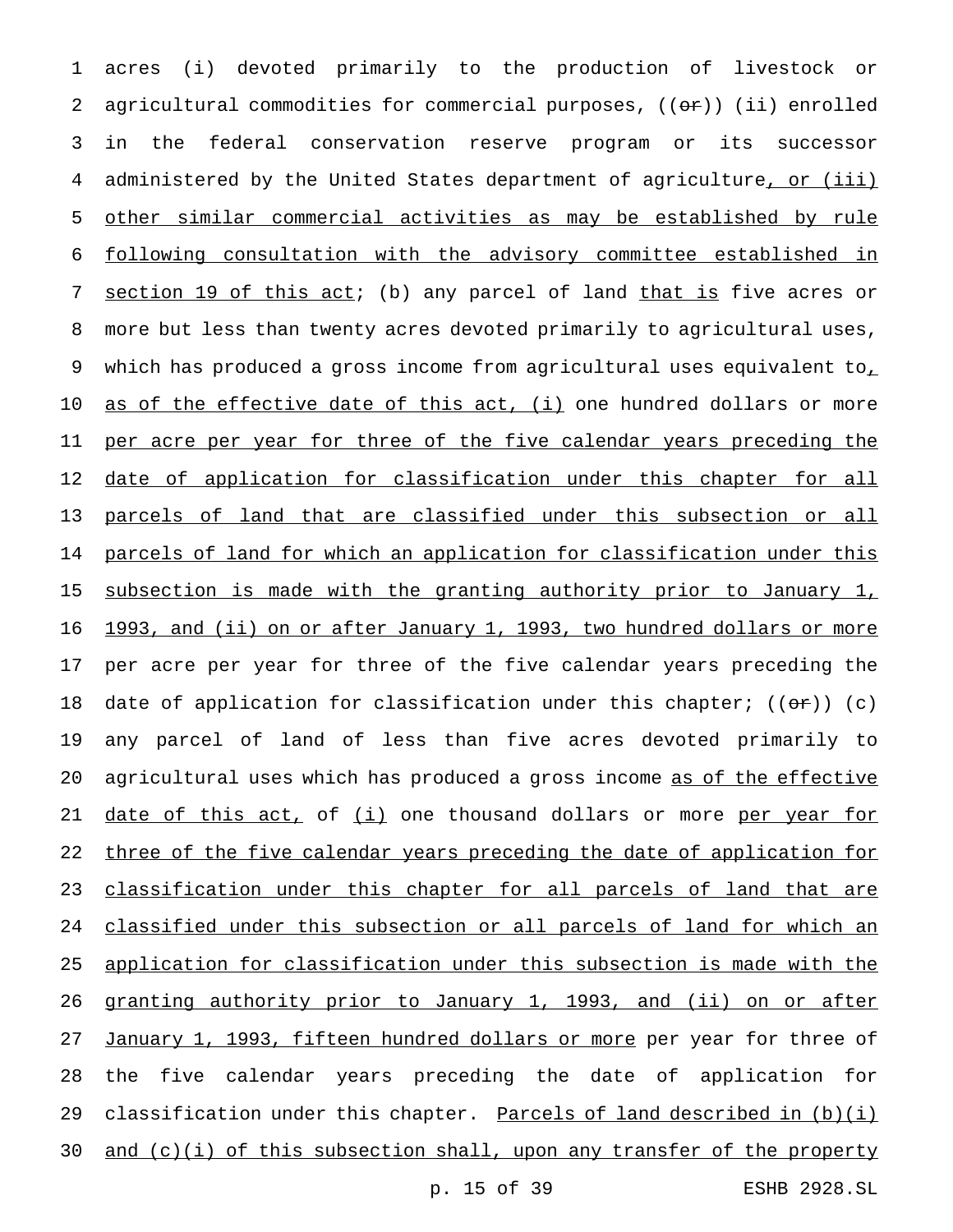excluding a transfer to a surviving spouse, be subject to the limits of (b)(ii) and (c)(ii) of this subsection. Agricultural lands shall also 3 include ((farm woodlots of less than twenty and more than five acres)) such incidental uses as are compatible with agricultural purposes, including wetlands preservation, provided such incidental use does not exceed twenty percent of the classified land and the land on which appurtenances necessary to the production, preparation, or sale of the agricultural products exist in conjunction with the lands producing such products. Agricultural lands shall also include any parcel of land of one to five acres, which is not contiguous, but which otherwise constitutes an integral part of farming operations being conducted on 12 land qualifying under this section as "farm and agricultural lands"<u>; or</u> 13 (d) the land on which housing for employees and the principal place of 14 residence of the farm operator or owner of land classified pursuant to 15 (a) of this subsection is sited if: The housing or residence is on or 16 contiguous to the classified parcel; and the use of the housing or the 17 residence is integral to the use of the classified land for agricultural purposes.

19 (3) "Timber land" means <u>any parcel of</u> land ((<del>in any</del>)) <u>that is five</u> 20 or more acres or multiple parcels of land that are contiguous 21 ((ownership of)) and total five or more acres which is or are devoted 22 primarily to the growth and harvest of forest crops ((and which is not 23 classified as reforestation land pursuant to chapter 84.28 RCW)) for 24 commercial purposes. A timber management plan shall be filed with the 25 county legislative authority at the time (a) an application is made for 26 classification as timber land pursuant to this chapter or (b) when a 27 sale or transfer of timber land occurs and a notice of classification 28 continuance is signed. Timber land means the land only.

29 (4) "Current" or "currently" means as of the date on which property 30 is to be listed and valued by the  $((\text{county}))$  assessor.

ESHB 2928.SL p. 16 of 39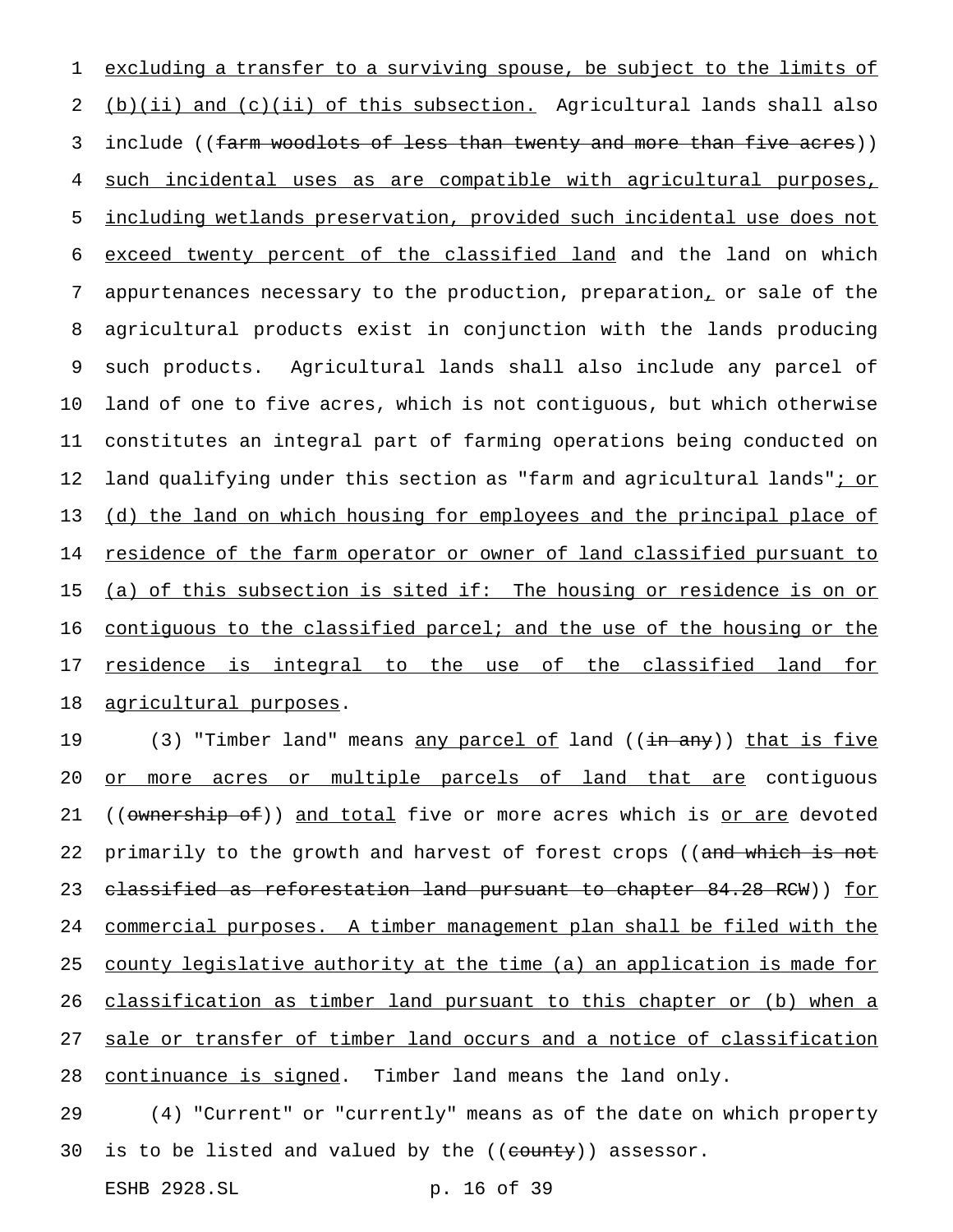(5) "Owner" means the party or parties having the fee interest in land, except that where land is subject to real estate contract "owner" shall mean the contract vendee.

 (6) "Contiguous" means land adjoining and touching other property held by the same ownership. Land divided by a public road, but otherwise an integral part of a farming operation, shall be considered contiguous.

 (7) "Granting authority" means the appropriate agency or official 9 who acts on an application for classification of land pursuant to this 10 chapter.

(8) "Farm and agricultural conservation land" means either:

 (a) Land that was previously classified under subsection (2) of 13 this section, that no longer meets the criteria of subsection (2) of this section, and that is reclassified under subsection (1) of this section; or

 (b) Land that is traditional farmland that is not classified under 17 chapter 84.33 or 84.34 RCW, that has not been irrevocably devoted to a 18 use inconsistent with agricultural uses, and that has a high potential 19 for returning to commercial agriculture.

 **Sec. 5.** RCW 84.34.035 and 1973 1st ex.s. c 212 s 4 are each amended to read as follows:

 The assessor shall act upon the application for current use 23 classification of farm and agricultural lands under  $($  subsection  $(2)$  $\Theta$  $($   $\Theta$ )) RCW 84.34.020(2), with due regard to all relevant evidence. The application shall be deemed to have been approved unless, prior to the first day of May of the year after such application was mailed or 27 delivered to the assessor, ((he)) the assessor shall notify the applicant in writing of the extent to which the application is denied. 29 An owner who receives notice that his or her application has been

p. 17 of 39 ESHB 2928.SL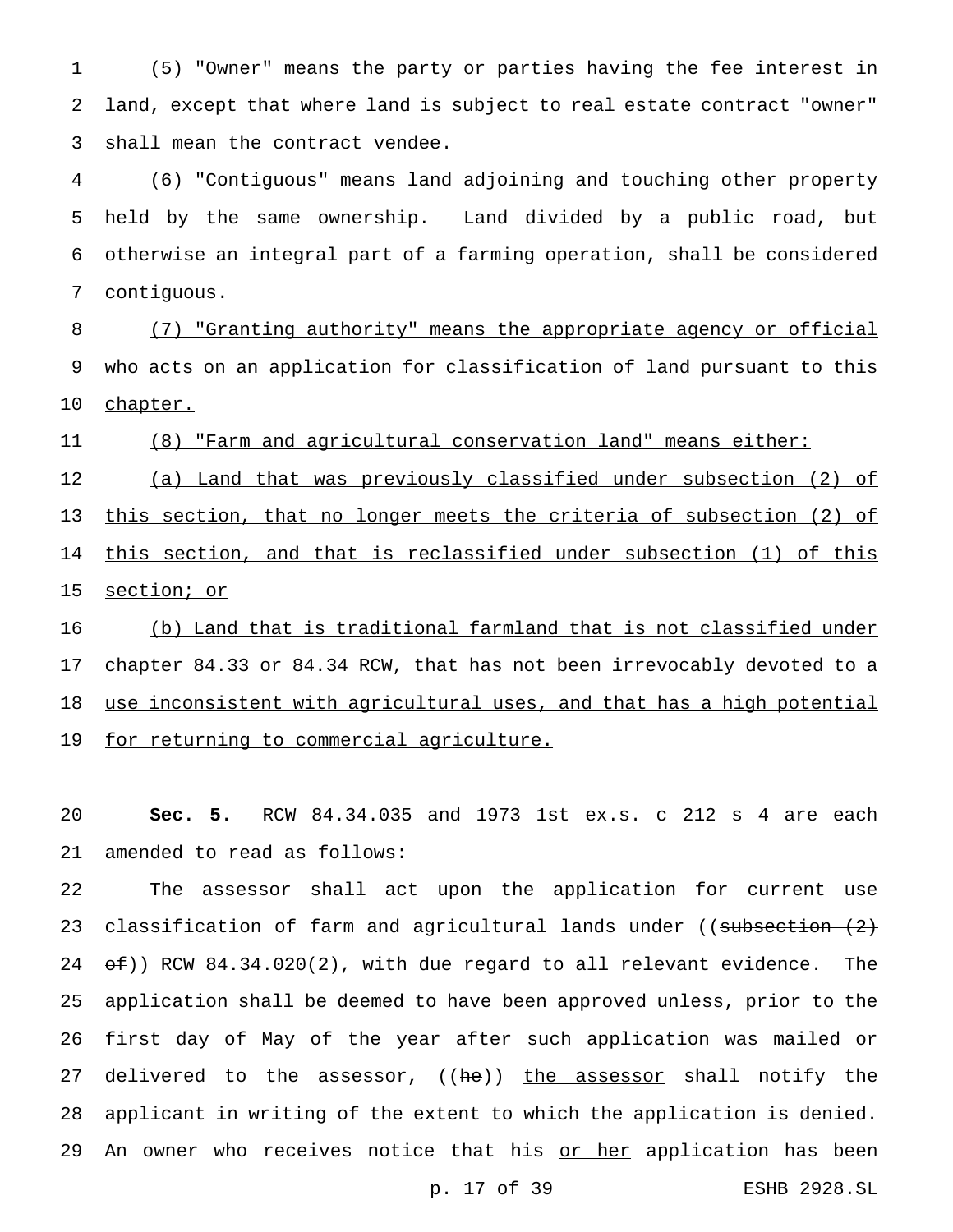1 denied may appeal such denial to the ((county legislative authority)) 2 board of equalization in the county where the property is located. The 3 appeal shall be filed in accordance with RCW 84.40.038, within thirty 4 days after the mailing of the notice of denial. Within ten days 5 following approval of the application, the assessor shall submit 6 notification of such approval to the county auditor for recording in 7 the place and manner provided for the public recording of state tax 8 liens on real property. The assessor shall retain a copy of all 9 applications.

 The assessor shall, as to any such land, make a notation each year on the assessment list and the tax roll of the assessed value of such land for the use for which it is classified in addition to the assessed value of such land were it not so classified.

14 ((The assessor shall also file notice of both such values with the 15 county treasurer, who shall record such notice in the place and manner 16 provided for recording delinquent taxes.))

17 **Sec. 6.** RCW 84.34.037 and 1985 c 393 s 1 are each amended to read 18 as follows:

19 (1) Applications for classification or reclassification under RCW 20 84.34.020 ((subsection)) (1) (( $or$   $(3)$ )) shall be made to the county 21 legislative authority. An application made for classification or 22 reclassification of land under RCW 84.34.020 ((subsection))  $(1)(b)((\tau)$ 23  $\sigma$   $\rightarrow$  (3))) and (c) which is in an area subject to a comprehensive plan 24 shall be acted upon in the same manner in which an amendment to the 25 comprehensive plan is processed. Application made for classification 26 of land which is in an area not subject to a comprehensive plan shall 27 be acted upon after a public hearing and after notice of the hearing 28 shall have been given by one publication in a newspaper of general 29 circulation in the area at least ten days before the hearing: ESHB 2928.SL p. 18 of 39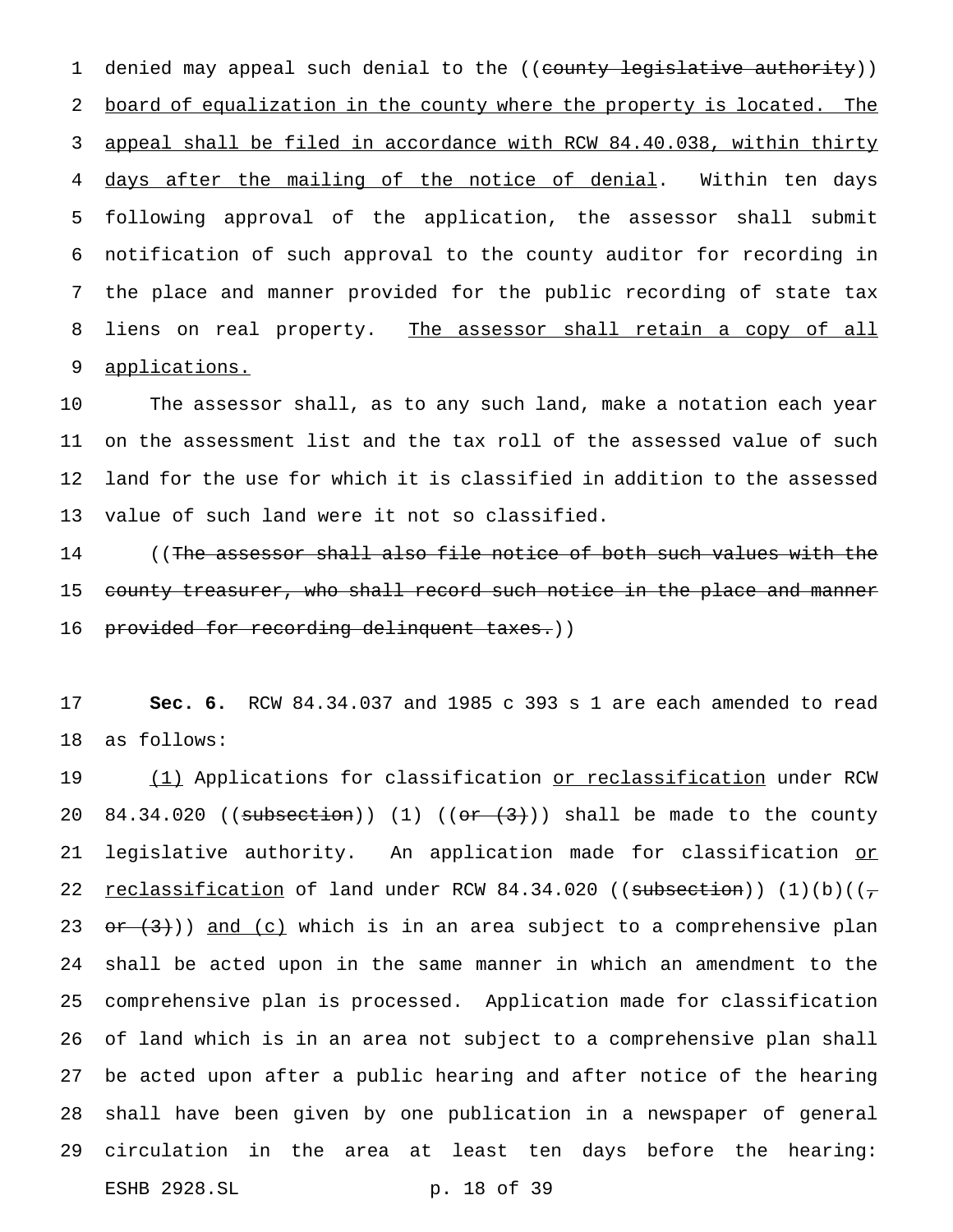PROVIDED, That applications for classification of land in an incorporated area shall be acted upon by a ((determining)) granting authority composed of three members of the county legislative body and three members of the city legislative body in which the land is 5 located.

6 (2) In determining whether an application made for classification 7 or reclassification under RCW  $84.34.020$  ((, subsection)) (1)(b)((, or 8  $(3)$ )) and (c) should be approved or disapproved, the granting authority 9 may take cognizance of the benefits to the general welfare of 10 preserving the current use of the property which is the subject of 11 application, and ((may)) shall consider ((whether or not preservation 12 of current use of the land when balanced against)):

13 (a) The resulting revenue loss or tax shift ((from granting));

14 (b) Whether granting the application for land applying under RCW 15  $84.34.020(1)(b)$  will  $((+1))$  (i) conserve or enhance natural, cultural, 16 or scenic resources,  $((+2))$   $(iii)$  protect streams, stream corridors, 17 wetlands, natural shorelines and aquifers,  $((+3))$  (iii) protect soil 18 resources and unique or critical wildlife and native plant habitat, 19  $((+4))$  (iv) promote conservation principles by example or by offering 20 educational opportunities,  $((+5))$   $(v)$  enhance the value of abutting or 21 neighboring parks, forests, wildlife preserves, nature reservations, 22 sanctuaries, or other open spaces,  $((+6))$   $(vi)$  enhance recreation 23 opportunities,  $((+7))$   $(vii)$  preserve historic and archaeological 24 sites,  $((+8))$  (viii) preserve visual quality along highway, road, and 25 street corridors or scenic vistas, (ix) affect any other factors 26 relevant in weighing benefits to the general welfare of preserving the 27 current use of the property( $\left(\div\right)$ PROVIDED, That)); and

28 (c) Whether granting the application for land applying under RCW 29 84.34.020(1)(c) will (i) either preserve land previously classified 30 under RCW 84.34.020(2) or preserve land that is traditional farmland

p. 19 of 39 ESHB 2928.SL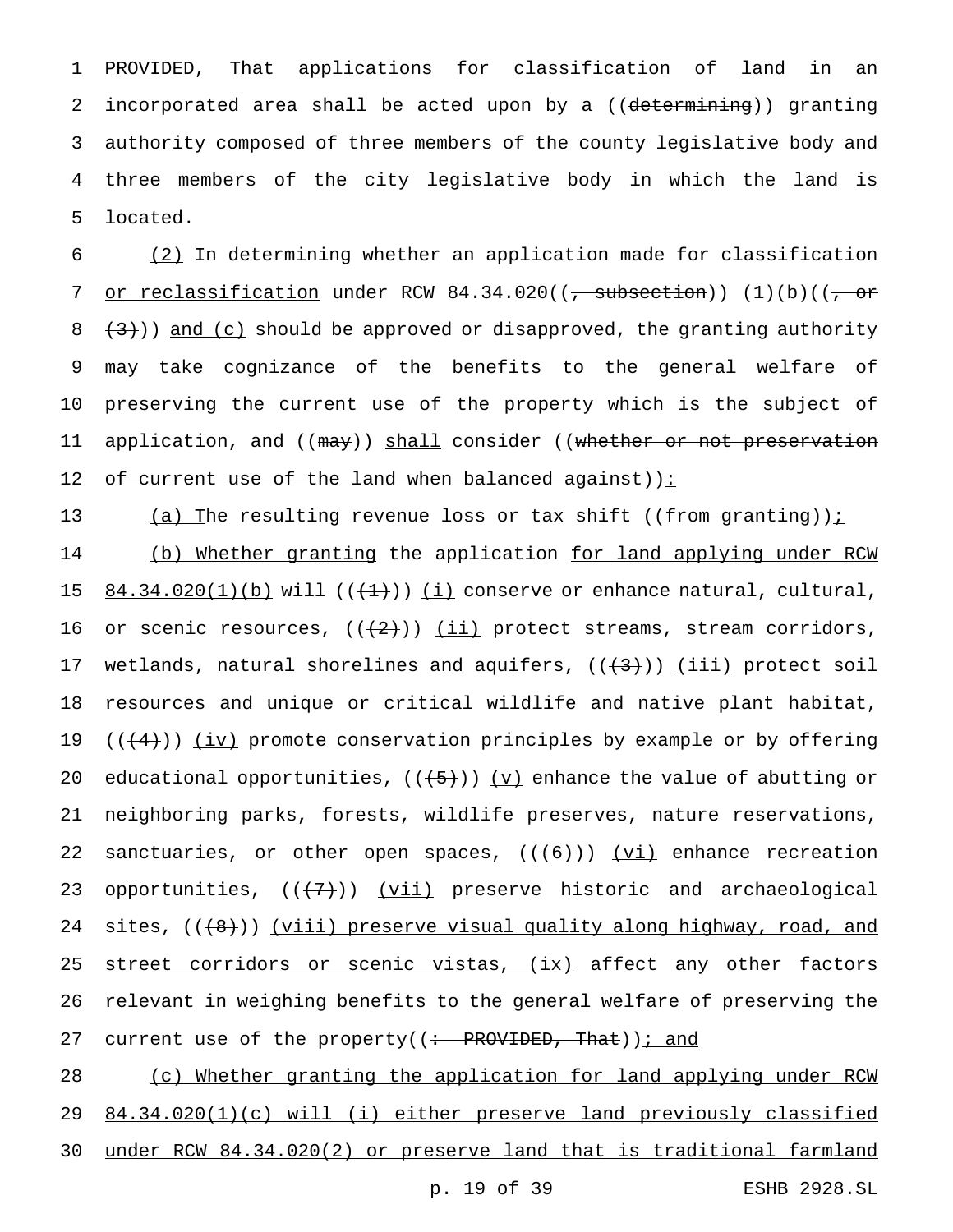1 and not classified under chapter 84.33 or 84.34 RCW, (ii) preserve land 2 with a potential for returning to commercial agriculture, and (iii) 3 affect any other factors relevant in weighing benefits to the general 4 welfare of preserving the current use of property.

 (3) If a public benefit rating system is adopted under RCW 84.34.055, the county legislative authority shall rate property 7 ((applying)) for which application for classification has been made under RCW 84.34.020 (1)(b) and (c) according to the public benefit rating system in determining whether an application should be approved or disapproved, but when such a system is adopted, open space properties then classified under this chapter which do not qualify under the system shall not be removed from classification but may be 13 rated according to the public benefit rating system((: PROVIDED 14 FURTHER, That)).

15 (4) The granting authority may approve the application with respect 16 to only part of the land which is the subject of the application( $($ : 17 AND PROVIDED FURTHER, That)). If any part of the application is 18 denied, the applicant may withdraw the entire application( $\frac{1}{10}$  AND 19 PROVIDED FURTHER, That)). The granting authority in approving in part 20 or whole an application for land classified or reclassified pursuant to 21 RCW 84.34.020(1) (( $\sigma$   $\rightarrow$   $(3)$ )) may also require that certain conditions be 22 met, including but not limited to the granting of easements( $\left($  : AND 23 PROVIDED FURTHER, That)). As a condition of granting open space 24 classification, the legislative body may not require public access on 25 land classified under RCW 84.34.020 (1)(b)(iii) for the purpose of 26 promoting conservation of wetlands.

27 (5) The granting or denial of the application for current use 28 classification or reclassification is a legislative determination and 29 shall be reviewable only for arbitrary and capricious actions. ((The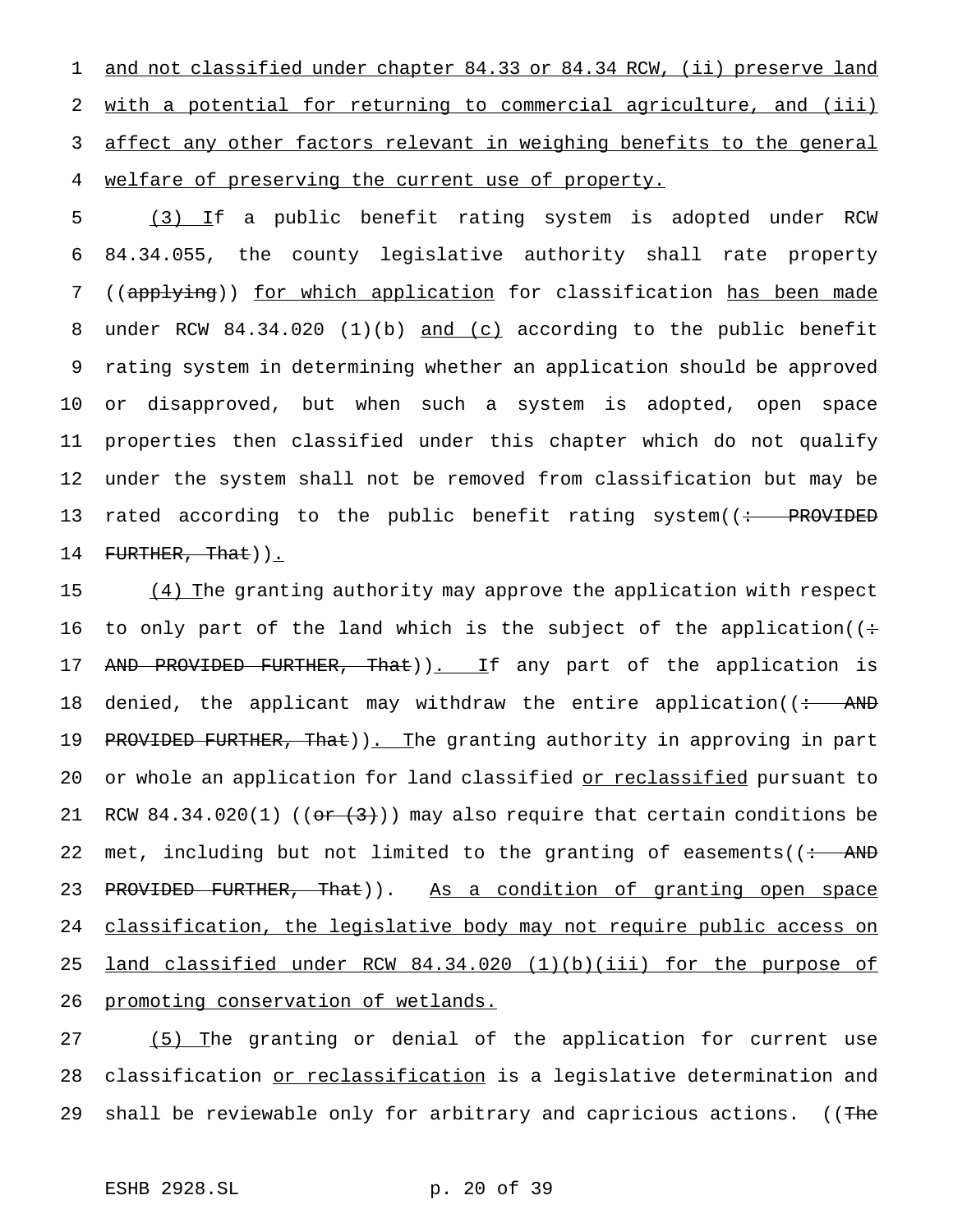1 granting authority may not require the granting of easements for land 2 classified pursuant to RCW  $84.34.020(3)$ .)

 **Sec. 7.** RCW 84.34.050 and 1973 1st ex.s. c 212 s 6 are each amended to read as follows:

5 (1) The granting authority shall immediately notify the ((county)) assessor and the applicant of its approval or disapproval which shall in no event be more than six months from the receipt of said application. No land other than farm and agricultural land shall be 9 ((considered qualified)) classified under this chapter until an application in regard thereto has been approved by the appropriate legislative authority.

12 (2) When the granting authority ((finds that)) classifies land 13 ((qualifies)) under this chapter, it shall file notice of the same with the assessor within ten days. The assessor shall, as to any such land, make a notation each year on the assessment list and the tax roll of the assessed value of such land for the use for which it is classified in addition to the assessed value of such land were it not so classified.

 (3) Within ten days following receipt of the notice from the 20 granting authority  $((that) )$  of classification of such land 21 ((qualifies)) under this chapter, the assessor shall submit such notice to the county auditor for recording in the place and manner provided for the public recording of state tax liens on real property.

 $($   $($   $($   $\frac{4}{2}$  The assessor shall also file notice of both such value with 25 the county treasurer, who shall record such notice in the place and 26 manner provided for recording delinquent taxes.))

 **Sec. 8.** RCW 84.34.060 and 1985 c 393 s 2 are each amended to read as follows: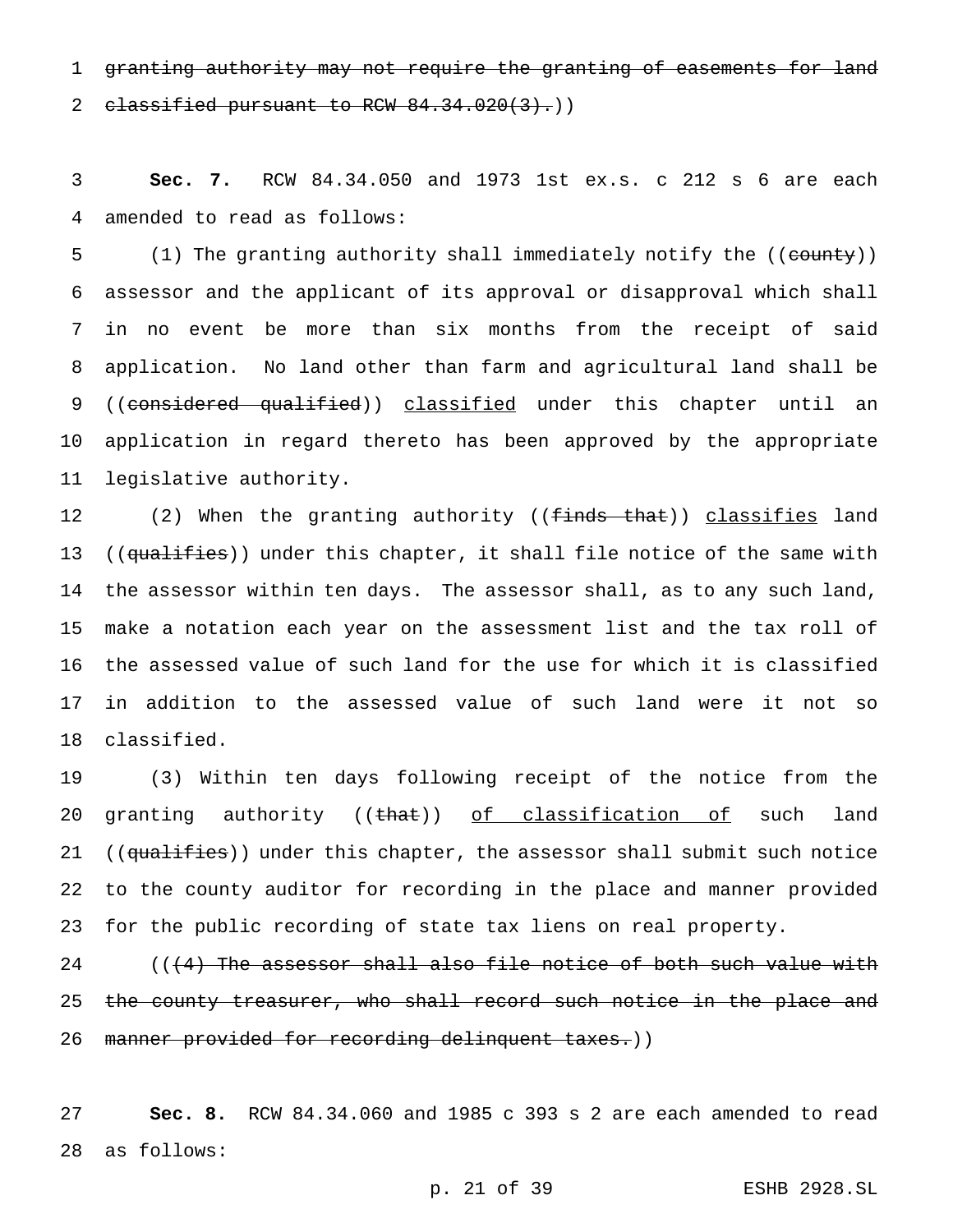In determining the true and fair value of open space land and timber land, which has been classified as such under the provisions of this chapter, the assessor shall consider only the use to which such property and improvements is currently applied and shall not consider 5 potential uses of such property. The ((assessor shall compute the assessed value of such property by using the same assessment ratio which he applies generally in computing the assessed value of other 8 property: PROVIDED, That the) assessed valuation of open space land ((with no current use shall not be less than that which would result if 10 it were to be assessed for agricultural uses,)) shall not be less than the minimum value per acre of classified farm and agricultural land 12 except that the assessed valuation of open space land ((with no current 13 use)) may be valued based on the public benefit rating system adopted under RCW 84.34.055: PROVIDED FURTHER, That timber land shall be valued according to chapter 84.33 RCW.

 **Sec. 9.** RCW 84.34.065 and 1989 c 378 s 11 are each amended to read as follows:

 The true and fair value of farm and agricultural land shall be determined by consideration of the earning or productive capacity of comparable lands from crops grown most typically in the area averaged over not less than five years, capitalized at indicative rates. The earning or productive capacity of farm and agricultural lands shall be the "net cash rental", capitalized at a "rate of interest" charged on long term loans secured by a mortgage on farm or agricultural land plus 25 a component for property taxes. The current use value of land under 26 RCW 84.34.020(2)(d) shall be established as: The prior year's average 27 value of open space farm and agricultural land used in the county plus 28 the value of land improvements such as septic, water, and power used to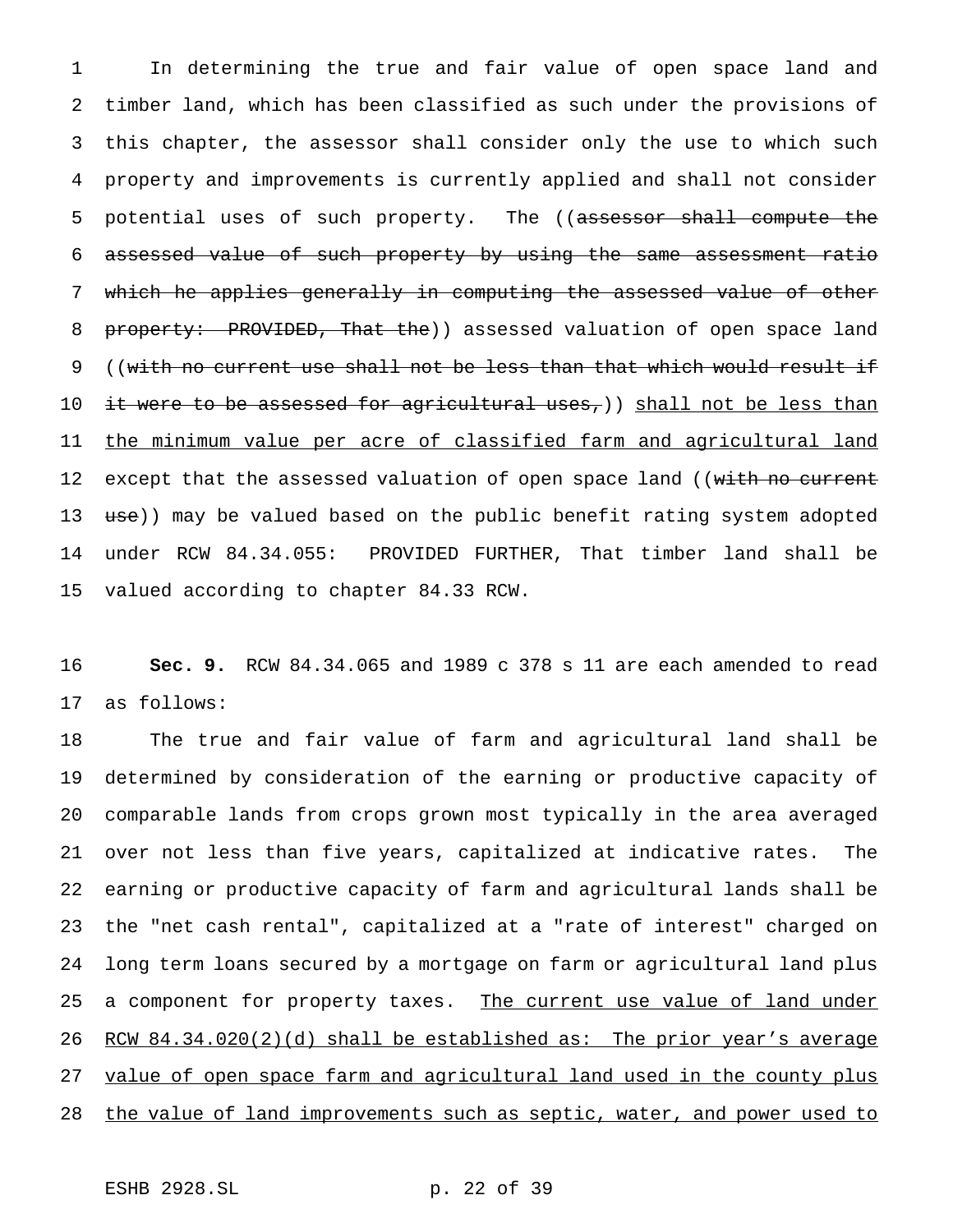1 serve the residence. This shall not be interpreted to require the assessor to list improvements to the land with the value of the land.

For the purposes of the above computation:

 (1) The term "net cash rental" shall mean the average rental paid 5 on an annual basis, in cash ((<del>or its equivalent</del>)), for the land being appraised and other farm and agricultural land of similar quality and similarly situated that is available for lease for a period of at least three years to any reliable person without unreasonable restrictions on its use for production of agricultural crops. There shall be allowed as a deduction from the rental received or computed any costs of crop production charged against the landlord if the costs are such as are customarily paid by a landlord. If "net cash rental" data is not available, the earning or productive capacity of farm and agricultural lands shall be determined by the cash value of typical or usual crops grown on land of similar quality and similarly situated averaged over not less than five years. Standard costs of production shall be allowed as a deduction from the cash value of the crops.

 The current "net cash rental" or "earning capacity" shall be determined by the assessor with the advice of the advisory committee as 20 provided in RCW 84.34.145, and through a continuing ((study within his 21 office)) internal study, assisted by studies of the department of revenue. This net cash rental figure as it applies to any farm and agricultural land may be challenged before the same boards or authorities as would be the case with regard to assessed values on general property.

 (2) The term "rate of interest" shall mean the rate of interest charged by the farm credit administration and other large financial institutions regularly making loans secured by farm and agricultural lands through mortgages or similar legal instruments, averaged over the immediate past five years.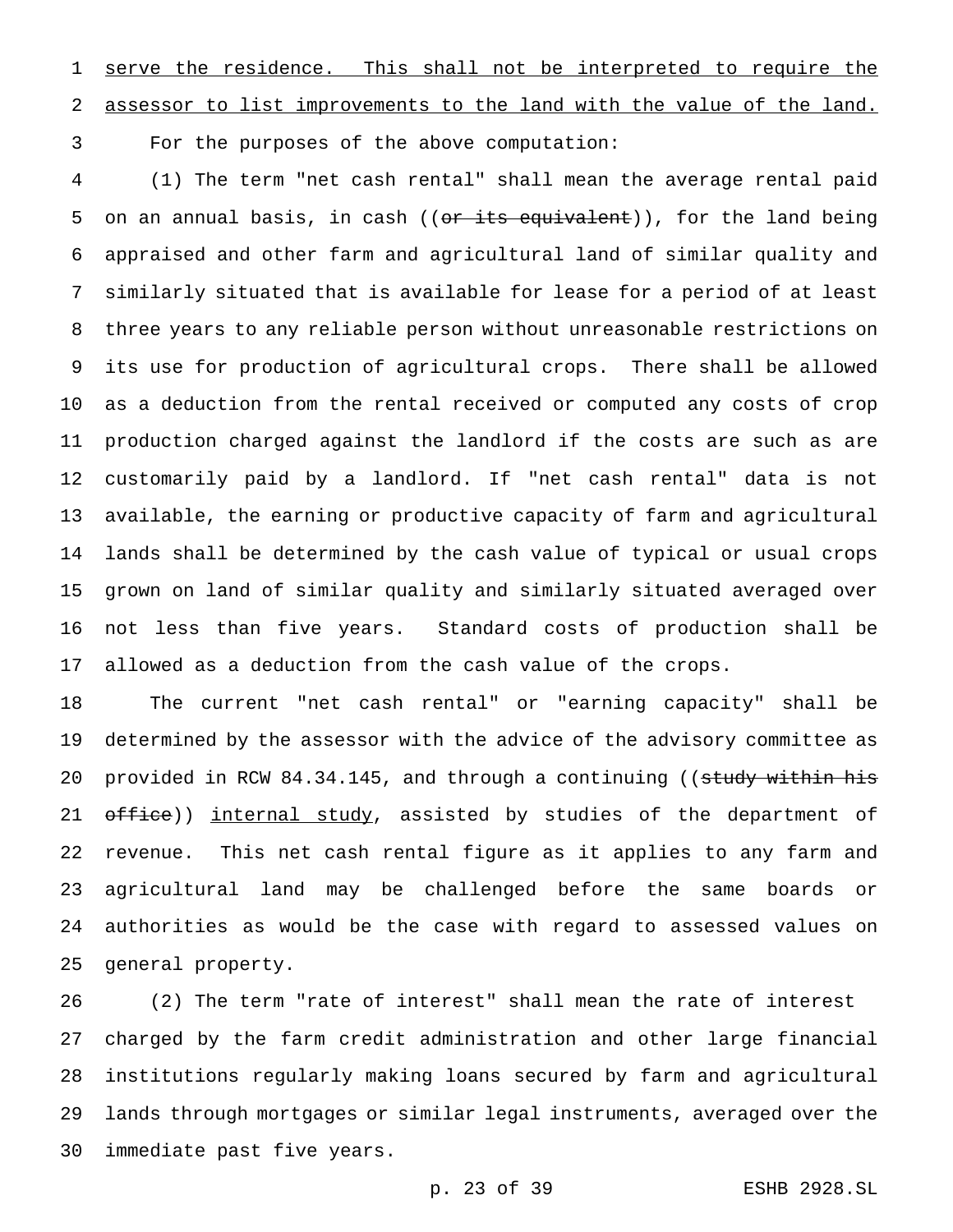1 The "rate of interest" shall be determined annually by ((adoption 2 <del>of</del>)) a rule adopted by the ((revenue)) department of ((the state of 3 Washington,)) revenue and such rule shall be published in the state 4 register not later than January 1 of each year for use in that 5 assessment year. The ((determination of the revenue)) department of 6 revenue determination may be appealed to the state board of tax appeals 7 within thirty days after the date of publication by any owner of farm 8 or agricultural land or the assessor of any county containing farm and 9 agricultural land.

10 (3) The "component for property taxes" shall be a ((percentage 11 e<del>qual to the estimated mileage rate times the legal assessment ratio</del>)) 12 figure obtained by dividing the assessed value of all property in the 13 county into the property taxes levied within the county in the year 14 preceding the assessment and multiplying the quotient obtained by one 15 hundred.

16 **Sec. 10.** RCW 84.34.070 and 1984 c 111 s 2 are each amended to read 17 as follows:

 $(1)$  When land has once been classified under this chapter, it shall remain under such classification and shall not be applied to other use 20 except ((<del>a transfer between classifications under RCW 84.34.020 (2) and</del>  $(3)$ )) as provided by subsection (2) of this section for at least ten years from the date of classification and shall continue under such classification until and unless withdrawn from classification after notice of request for withdrawal shall be made by the owner. During any year after eight years of the initial ten-year classification period have elapsed, notice of request for withdrawal of all or a 27 portion of the land( $(-$  which shall be irrevocable,)) may be given by 28 the owner to the ((county)) assessor or assessors of the county or counties in which such land is situated. In the event that a portion ESHB 2928.SL p. 24 of 39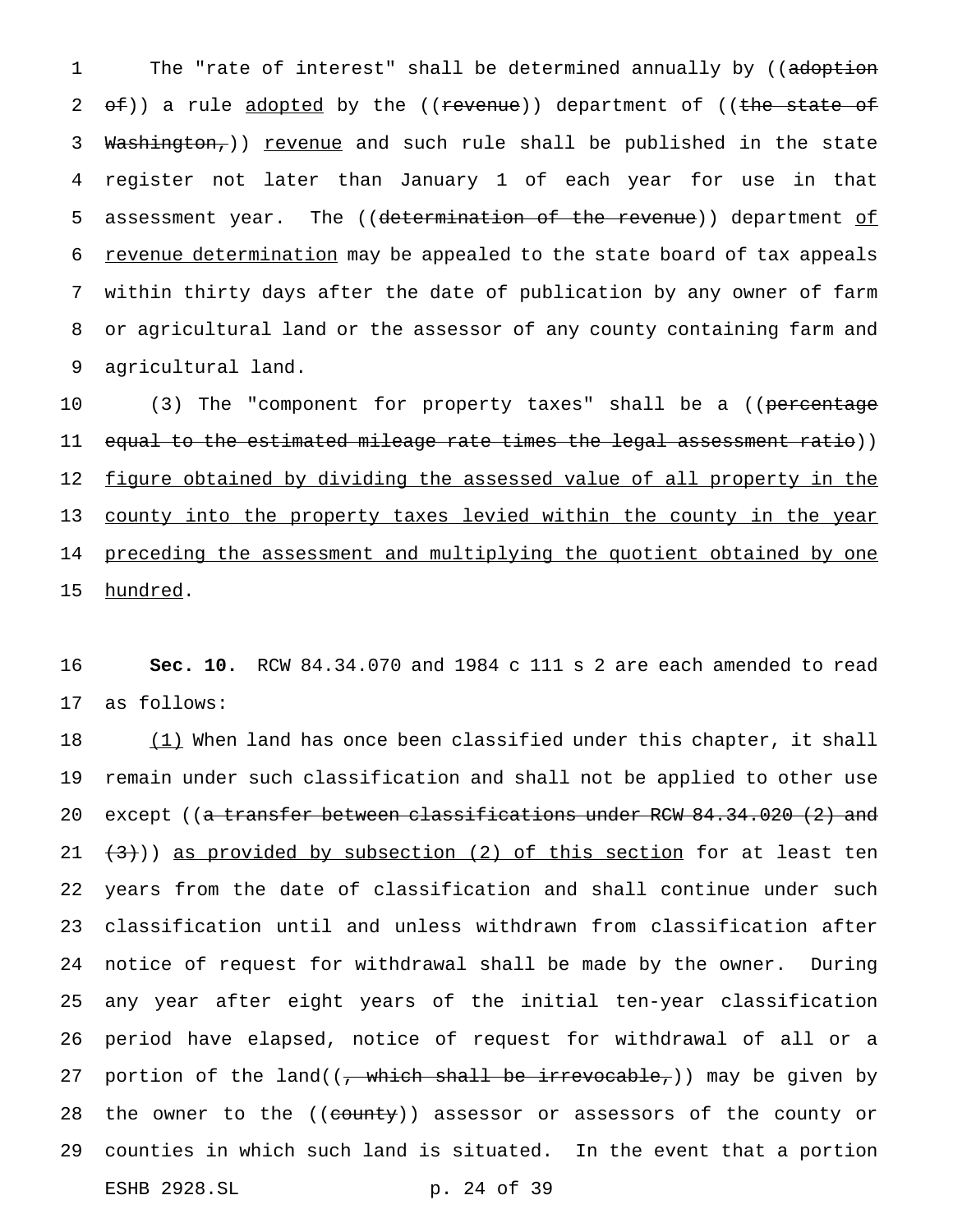of a parcel is removed from classification, the remaining portion must meet the same requirements as did the entire parcel when such land was 3 originally granted classification pursuant to this chapter unless the remaining parcel has different income criteria. Within seven days the 5 ((county)) assessor shall transmit one copy of such notice to the legislative body which originally approved the application. The 7 ((county)) assessor or assessors, as the case may be, shall, when two assessment years have elapsed following the date of receipt of such notice, withdraw such land from such classification and the land shall 10 be subject to the additional tax and applicable interest due under RCW 11 84.34.108((: PROVIDED, That)). Agreement to tax according to use shall not be considered to be a contract and can be abrogated at any time by the legislature in which event no additional tax or penalty shall be imposed.

 (2) The following reclassifications are not considered withdrawals or removals and are not subject to additional tax under RCW 84.34.108: (a) Reclassification between lands under RCW 84.34.020 (2) and (3); (b) Reclassification of land classified under RCW 84.34.020 (2) or 19 (3) or chapter 84.33 RCW to open space land under RCW 84.34.020(1);

 (c) Reclassification of land classified under RCW 84.34.020(2) or (3) to forest land classified under chapter 84.33 RCW; and

22 (d) Reclassification of land classified as open space land under 23 RCW 84.34.020(1)(c) and reclassified to farm and agricultural land under RCW 84.34.020(2) if the land had been previously classified as farm and agricultural land under RCW 84.34.020(2).

 (3) Applications for reclassification shall be subject to applicable provisions of RCW 84.34.037, 84.34.035, section 20 of this 28 act, and chapter 84.33 RCW.

 (4) The income criteria for land classified under RCW 84.34.020(2) 30 (b) and (c) may be deferred for land being reclassified from land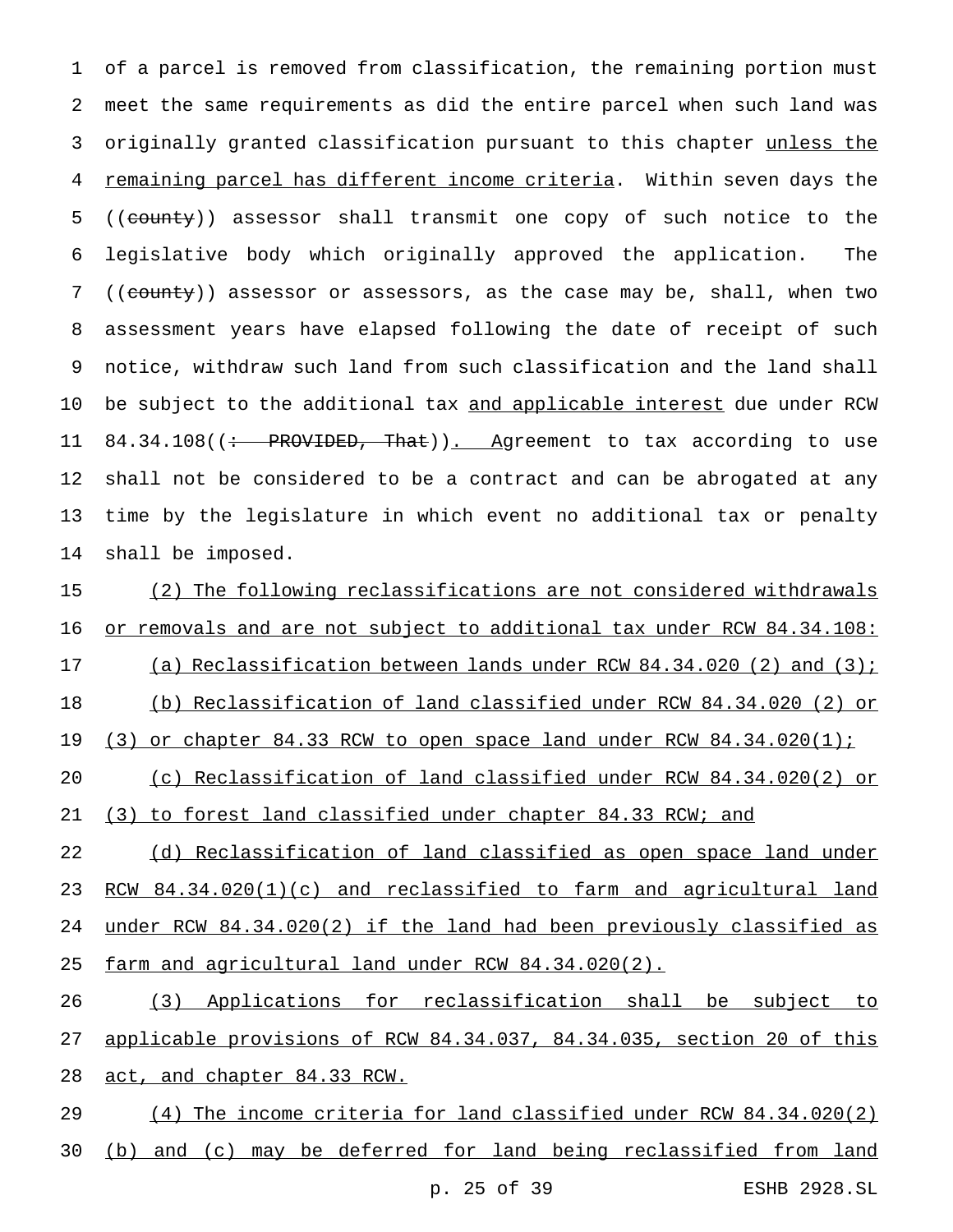classified under RCW 84.34.020 (1)(c) or (3), or chapter 84.33 RCW into RCW 84.34.020(2) (b) or (c) for a period of up to five years from the date of reclassification.

 **Sec. 11.** RCW 84.34.080 and 1973 1st ex.s. c 212 s 9 are each amended to read as follows:

 When land which has been classified under this chapter as open space land, farm and agricultural land, or timber land is applied to some other use, except through compliance with RCW 84.34.070, or except as a result solely from any one of the conditions listed in RCW 84.34.108(5), the owner shall within sixty days notify the county assessor of such change in use and additional real property tax shall be imposed upon such land in an amount equal to the sum of the following:

14 (1) The total amount of the additional tax and applicable interest due under RCW 84.34.108; plus

 (2) A penalty amounting to twenty percent of the amount determined in subsection (1) of this section.

 **Sec. 12.** RCW 84.34.108 and 1989 c 378 s 35 are each amended to read as follows:

 (1) When land has once been classified under this chapter, a 21 notation of such ((designation)) classification shall be made each year upon the assessment and tax rolls and such land shall be valued pursuant to RCW 84.34.060 or 84.34.065 until removal of all or a 24 portion of such ((designation)) classification by the assessor upon occurrence of any of the following:

 (a) Receipt of notice from the owner to remove all or a portion of 27 such ((designation)) classification;

# ESHB 2928.SL p. 26 of 39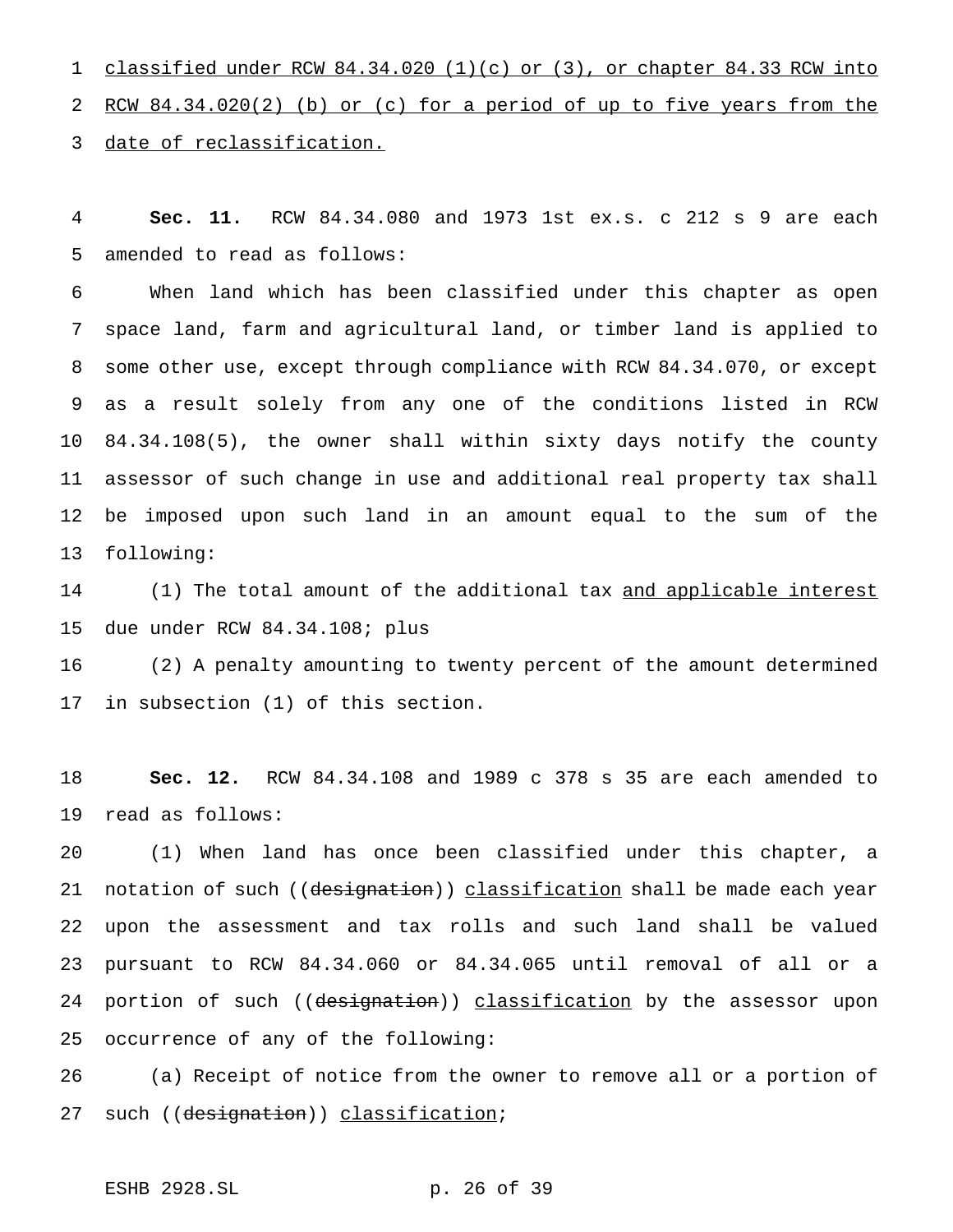(b) Sale or transfer to an ownership, except a transfer that 2 resulted from a default in loan payments made to or secured by a governmental agency that intends to or is required by law or regulation to resell the property for the same use as before, making all or a portion of such land exempt from ad valorem taxation;

 (c) Sale or transfer of all or a portion of such land to a new owner, unless the new owner has signed a notice of classification 8 continuance, except transfer to an owner who is an heir or devisee of 9 a deceased owner shall not, by itself, result in removal of 10 classification. The signed notice of continuance shall be attached to the real estate excise tax affidavit provided for in RCW 82.45.120, as now or hereafter amended. The notice of continuance shall be on a form prepared by the department of revenue. If the notice of continuance is not signed by the new owner and attached to the real estate excise tax affidavit, all additional taxes calculated pursuant to subsection (3) of this section shall become due and payable by the seller or transferor at time of sale. The county auditor shall not accept an instrument of conveyance of classified land for filing or recording unless the new owner has signed the notice of continuance or the additional tax has been paid. The seller, transferor, or new owner may appeal the new assessed valuation calculated under subsection (3) of this section to the county board of equalization. Jurisdiction is hereby conferred on the county board of equalization to hear these appeals;

 (d) Determination by the assessor, after giving the owner written notice and an opportunity to be heard, that all or a portion of such 27 land ((is)) no longer ((primarily devoted to and used for the purposes 28 <del>under which it was granted classification</del>)) meets the criteria for 29 classification under this chapter. The criteria for classification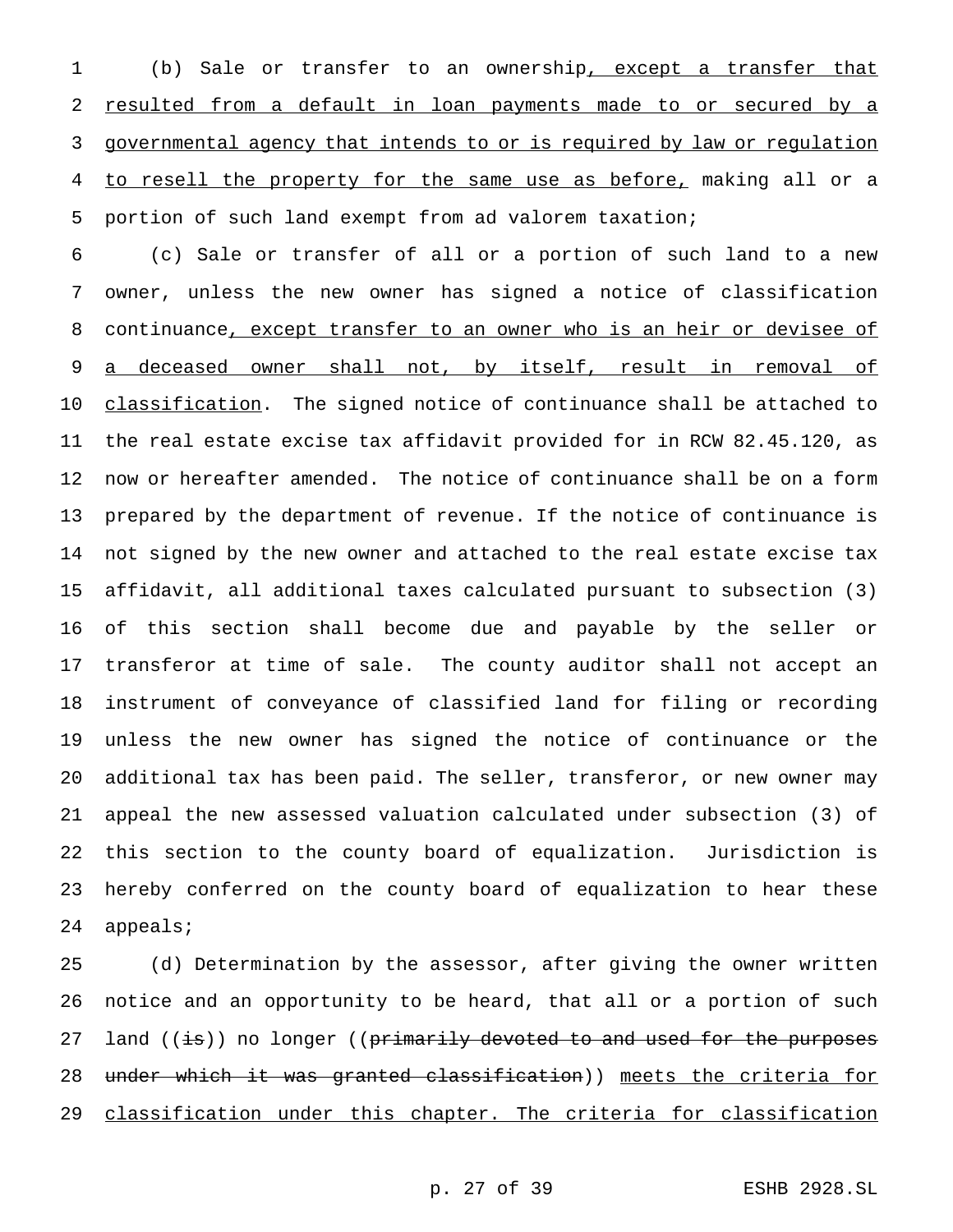pursuant to this chapter continue to apply after classification has 2 been granted.

 The granting authority, upon request of an assessor, shall provide reasonable assistance to the assessor in making a determination whether such land continues to meet the qualifications of RCW 84.34.020 (1) or (3). The assistance shall be provided within thirty days of receipt of 7 the request.

 (2) Within thirty days after such removal of all or a portion of such land from current use classification, the assessor shall notify the owner in writing, setting forth the reasons for such removal. The seller, transferor, or owner may appeal such removal to the county board of equalization.

 (3) Unless the removal is reversed on appeal, the assessor shall revalue the affected land with reference to full market value on the date of removal from classification. Both the assessed valuation before and after the removal of classification shall be listed and taxes shall be allocated according to that part of the year to which each assessed valuation applies. Except as provided in subsection (5) 19 of this section, an additional tax, applicable interest, and penalty shall be imposed which shall be due and payable to the county treasurer thirty days after the owner is notified of the amount of the additional tax. As soon as possible, the assessor shall compute the amount of 23 such an additional tax, applicable interest, and penalty and the treasurer shall mail notice to the owner of the amount thereof and the date on which payment is due. The amount of such additional tax 26 ((shall be equal to)), applicable interest, and penalty shall be determined as follows:

28 (a) The amount of additional tax shall be equal to the difference between the property tax paid as "open space land", "farm and agricultural land", or "timber land" and the amount of property tax ESHB 2928.SL p. 28 of 39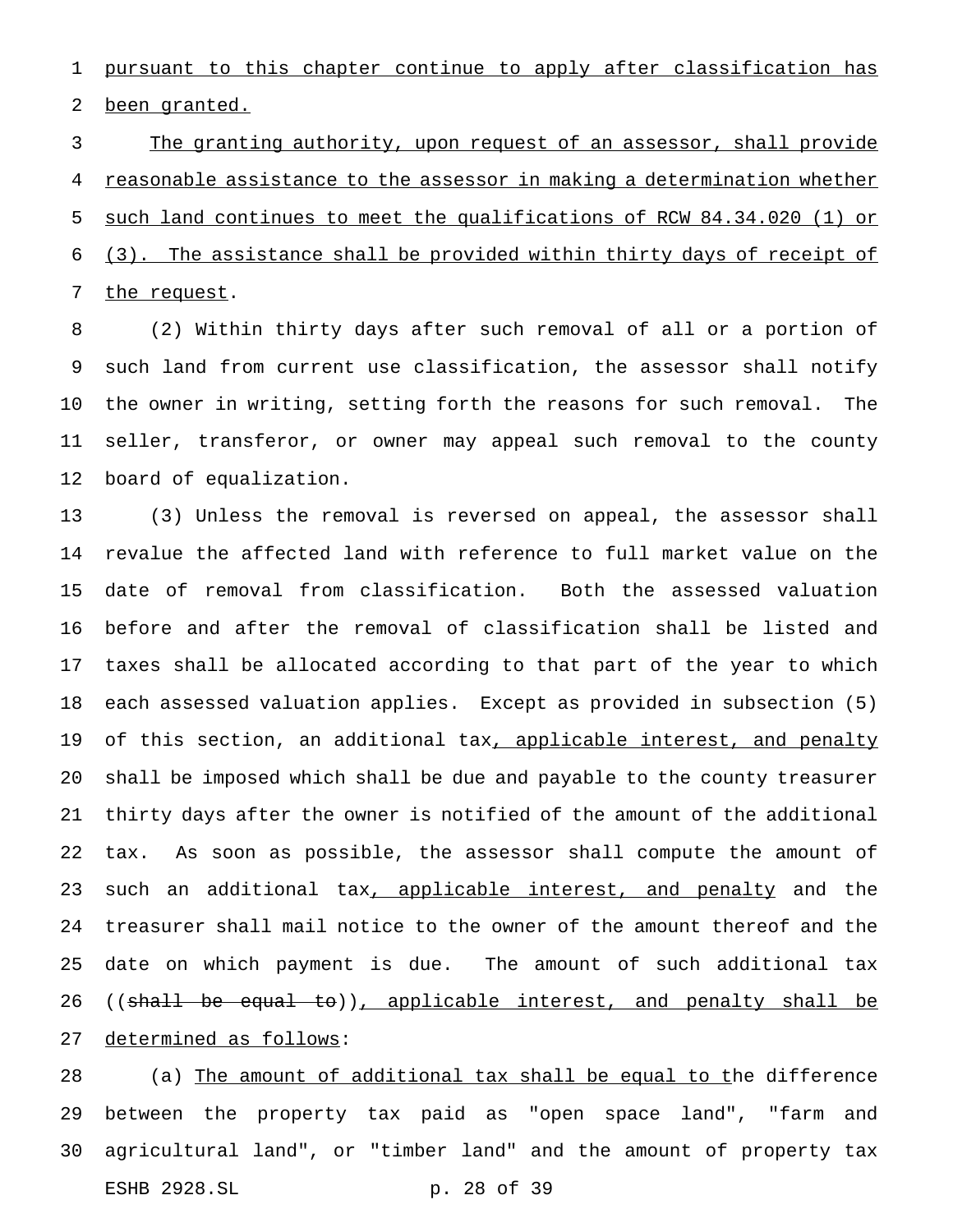otherwise due and payable for the seven years last past had the land 2 not been so classified;  $((\text{plus}))$ 

 (b) The amount of applicable interest shall be equal to the 4 interest upon the amounts of such additional tax paid at the same statutory rate charged on delinquent property taxes from the dates on which such additional tax could have been paid without penalty if the land had been assessed at a value without regard to this chapter.

 (c) The amount of the penalty shall be as provided in RCW 9 84.34.080. The penalty shall not be imposed if the removal satisfies 10 the conditions of RCW 84.34.070.

11 (4) Additional tax, ((<del>together with</del>)) applicable interest 12 ((thereon)), and penalty, shall become a lien on such land which shall 13 attach at the time such land is removed from ((current use)) classification under this chapter and shall have priority to and shall be fully paid and satisfied before any recognizance, mortgage, judgment, debt, obligation or responsibility to or with which such land may become charged or liable. Such lien may be foreclosed upon expiration of the same period after delinquency and in the same manner provided by law for foreclosure of liens for delinquent real property taxes as provided in RCW 84.64.050 now or as hereafter amended. Any additional tax unpaid on its due date shall thereupon become delinquent. From the date of delinquency until paid, interest shall be charged at the same rate applied by law to delinquent ad valorem property taxes.

25 (5) The additional tax, applicable interest, and penalty specified in subsection (3) of this section shall not be imposed if the removal 27 of ((designation)) classification pursuant to subsection (1) of this section resulted solely from:

 (a) Transfer to a government entity in exchange for other land located within the state of Washington;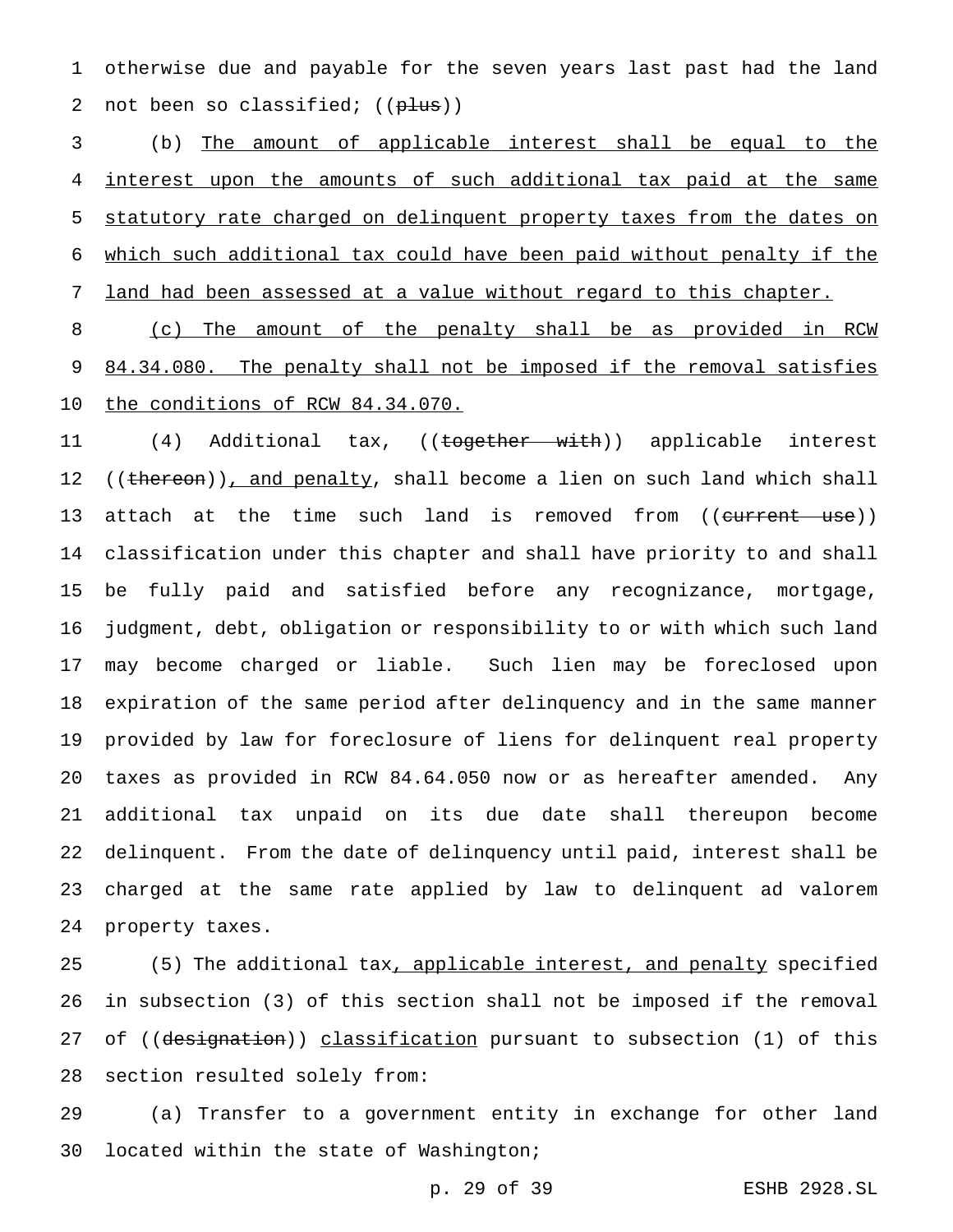1 (b)(i) A taking through the exercise of the power of eminent 2 domain, or (ii) sale or transfer to an entity having the power of 3 eminent domain in anticipation of the exercise of such power, said 4 entity having manifested its intent in writing or by other official 5 action;

6 (c) ((Sale or transfer of land within two years after the death of 7 the owner of at least a fifty percent interest in such land;

8  $(d)$ )) A natural disaster such as a flood, windstorm, earthquake, or 9 other such calamity rather than by virtue of the act of the landowner 10 changing the use of such property;

11  $((\{e\})\)$  (d) Official action by an agency of the state of Washington 12 or by the county or city within which the land is located which 13 disallows the present use of such land;

14 ( $(\{\pm\})$ ) <u>(e)</u> Transfer <u>of land</u> to a church ((and)) when such land 15 would qualify for ((property tax)) exemption pursuant to RCW 84.36.020; 16 ((or

 $(g)$ )) <u>(f)</u> Acquisition of property interests by state agencies or agencies or organizations qualified under RCW 84.34.210 and 64.04.130 for the purposes enumerated in those sections: PROVIDED, That at such time as these property interests are not used for the purposes enumerated in RCW 84.34.210 and 64.04.130 the additional tax specified 22 in subsection (3) of this section shall be imposed; or

23 (g) Removal of land classified as farm and agricultural land under 24 RCW 84.34.020(2)(d).

25 **Sec. 13.** RCW 84.34.145 and 1973 1st ex.s. c 212 s 11 are each 26 amended to read as follows:

27 The county legislative authority shall appoint a five member 28 committee representing the active farming community within the county 29 to serve in an advisory capacity to the ((county)) assessor in ESHB 2928.SL p. 30 of 39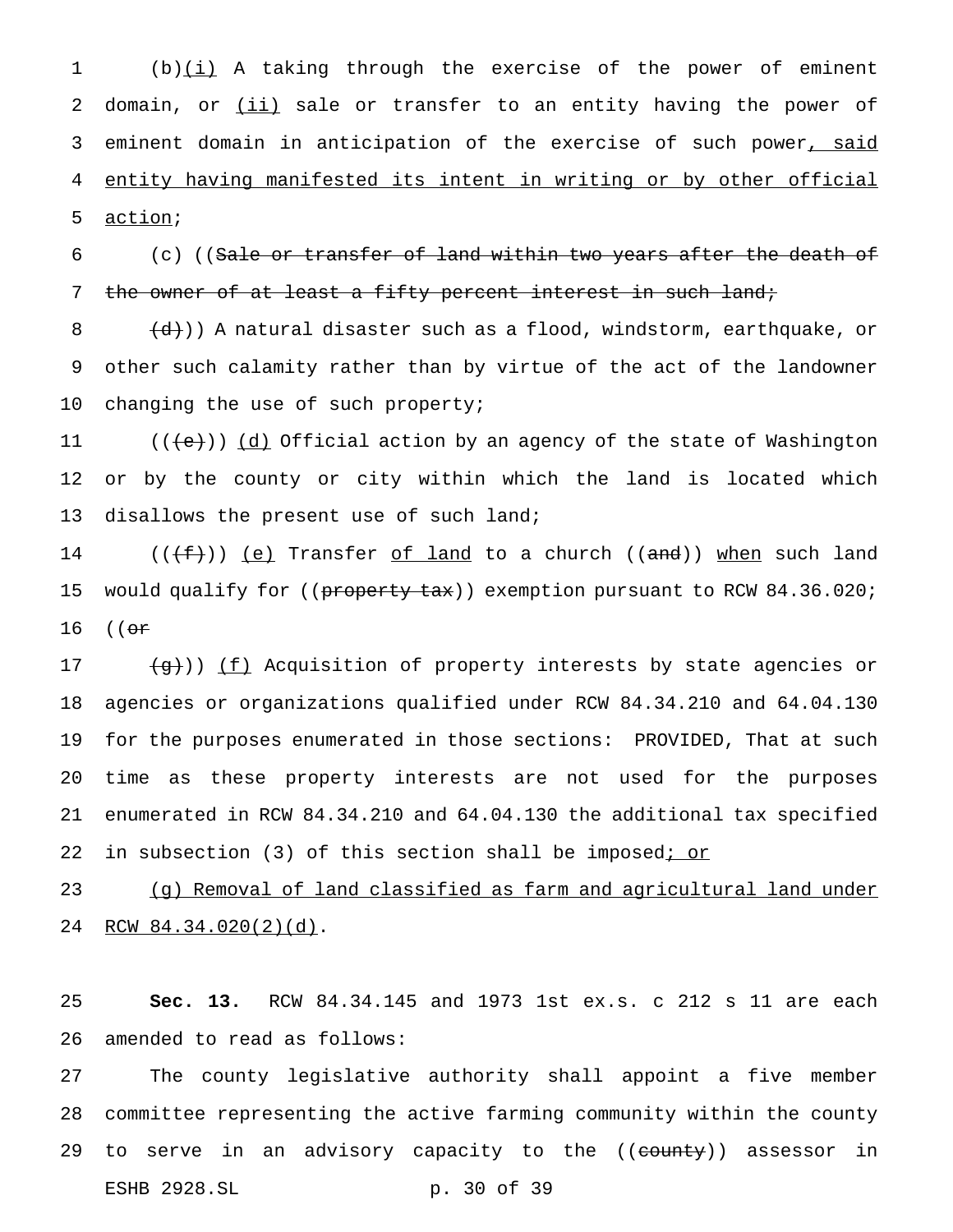1 implementing assessment guidelines as established by the department of 2 revenue for the assessment of open space, farms and agricultural lands, 3 and timber lands classified pursuant to this 1973 amendatory act.

4 **Sec. 14.** RCW 84.34.150 and 1973 1st ex.s. c 212 s 15 are each 5 amended to read as follows:

6 Land classified under the provisions of chapter 84.34 RCW prior to 7 July 16, 1973 which meets the ((definition of farm and agricultural 8 <del>land</del>)) criteria for classification under the provisions of this 1973 9 amendatory act, ((upon request for such change made by the owner to the 10 county assessor, shall be)) is hereby reclassified ((by the county 11 assessor)) under the provisions of this 1973 amendatory act. This 12 change in classification shall be made without additional tax, 13 applicable interest, penalty, or other requirements: PROVIDED, That 14 subsequent to such reclassification, the land shall be fully subject to 15 the provisions of chapter 84.34 RCW((<del>, as now or hereafter amended</del>)). 16 A condition imposed by a granting authority prior to July 16, 1973, 17 upon land classified pursuant to RCW 84.34.020 (1) or (3) shall remain 18 in effect during the period of classification.

19 **Sec. 15.** RCW 84.34.155 and 1973 1st ex.s. c 212 s 19 are each 20 amended to read as follows:

21 Land classified under the provisions of ((chapter 84.34 RCW as 22 timber land)) RCW 84.34.020 (2) or (3) which meets the definition of 23 forest land under the provisions of chapter 84.33 RCW, upon request for 24 such change made by the owner to the ((county assessor)) granting 25 <u>authority</u>, shall be reclassified by the ((county)) assessor under the 26 provisions of chapter 84.33 RCW. This change in classification shall 27 be made without additional tax, applicable interest, penalty, or other 28 requirements set forth in chapter 84.34 RCW: PROVIDED, That subsequent

p. 31 of 39 ESHB 2928.SL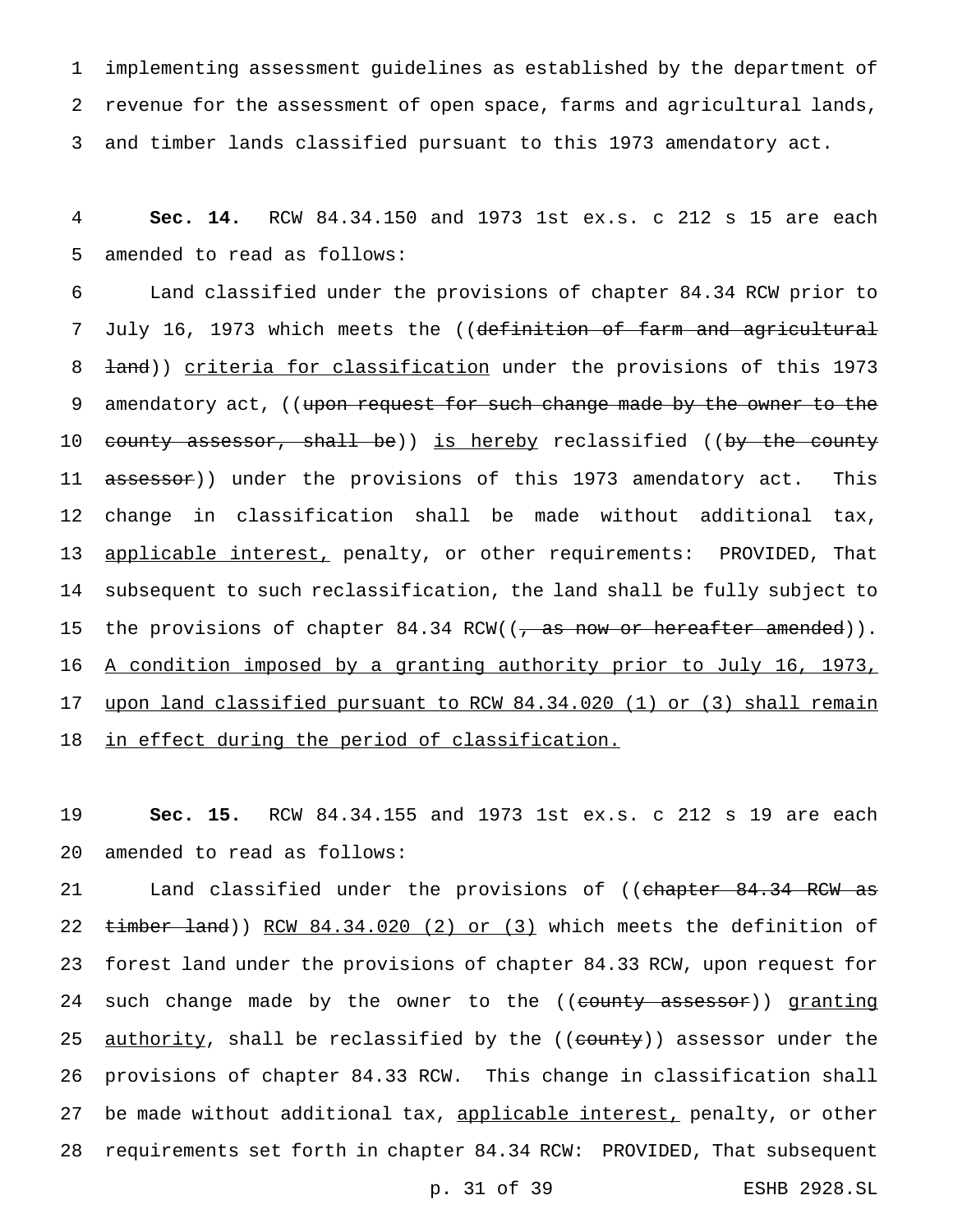to such reclassification, the land shall be fully subject to the provisions of chapter 84.33 RCW, as now or hereafter amended.

 **Sec. 16.** RCW 84.34.160 and 1973 1st ex.s. c 212 s 18 are each amended to read as follows:

5 The department of revenue and each ((local assessor)) granting authority is hereby directed to publicize the qualifications and manner 7 of making applications for ((current use)) classification. ((Whenever 8 possible)) Notice of the qualifications, method of making applications, and availability of further information on current use classification 10 shall be included ((with the second half property tax statements for 11 <del>1973, and thereafter, shall be included</del>)) with every notice of change 12 in valuation ((of unplatted lands)).

 **Sec. 17.** RCW 84.34.320 and 1979 c 84 s 3 are each amended to read as follows:

15 Any land classified as farm and agricultural land ((which is designated for current use classification)) pursuant to chapter 84.34 RCW at the earlier of the times the legislative authority of a local government adopts a resolution, ordinance, or legislative act (1) to create a local improvement district, in which such land is included or 20 would have been included but for such classification ((<del>designation</del>)), or (2) to approve or confirm a final special benefit assessment roll relating to a sanitary and/or storm sewerage system, domestic water supply and/or distribution system, or road construction and/or improvement, which roll would have included such land but for such 25 classification ((designation)), shall be exempt from special benefit assessments or charges in lieu of assessment for such purposes as long as that land remains in such classification, except as otherwise provided in RCW 84.34.360.

ESHB 2928.SL p. 32 of 39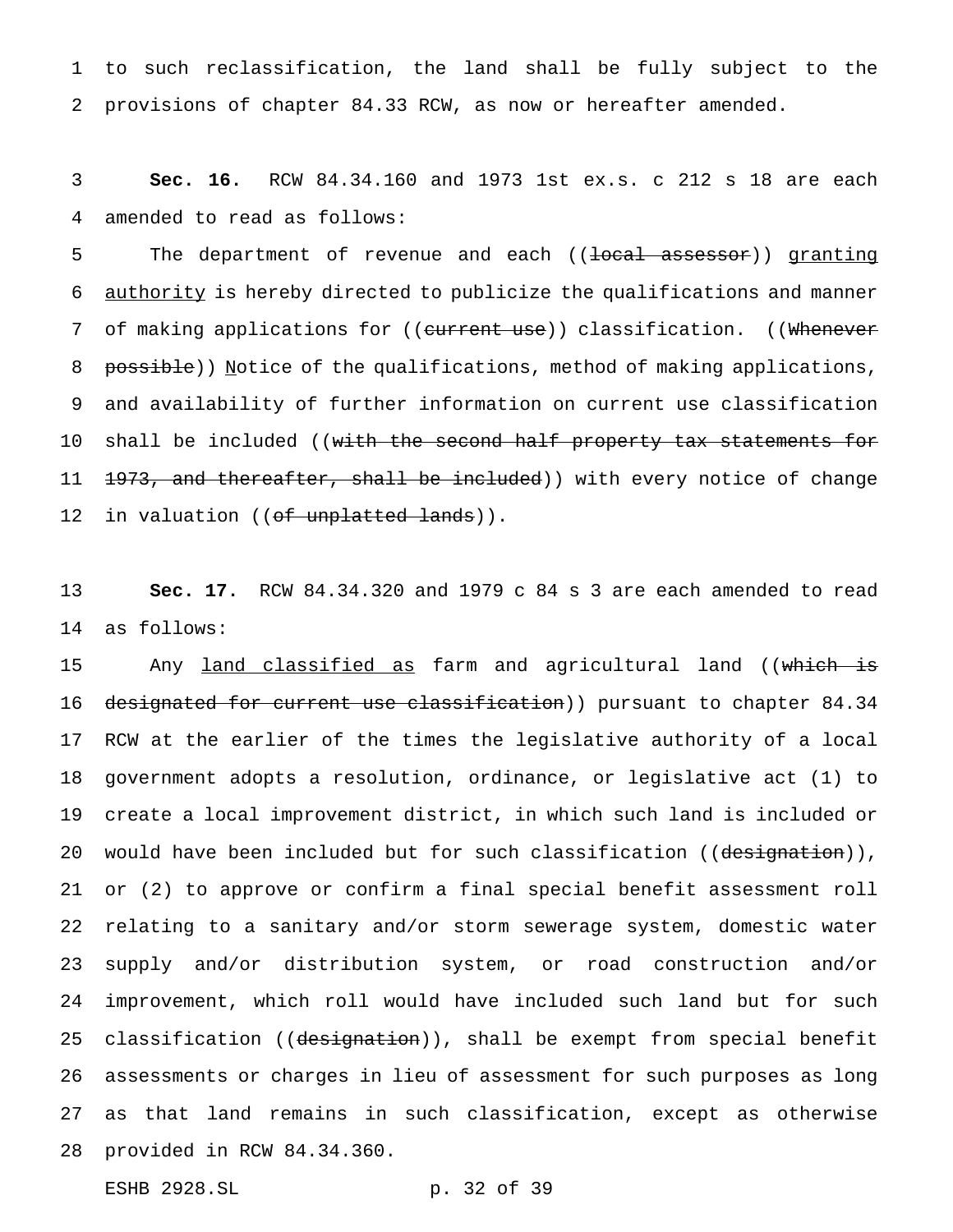Whenever a local government creates a local improvement district, the levying, collection and enforcement of assessments shall be in the manner and subject to the same procedures and limitations as are provided pursuant to the law concerning the initiation and formation of local improvement districts for the particular local government. Notice of the creation of a local improvement district that includes farm and agricultural land shall be filed with the county assessor and the legislative authority of the county in which such land is located. 9 The ((county)) assessor, upon receiving notice of the creation of such a local improvement district, shall send a notice to the owner of the farm and agricultural lands listed on the tax rolls of the applicable 12 county treasurer of:  $(1)$  The creation of the local improvement district; (2) the exemption of that land from special benefit assessments; (3) the fact that the farm and agricultural land may become subject to the special benefit assessments if the owner waives the exemption by filing a notarized document with the governing body of the local government creating the local improvement district before the confirmation of the final special benefit assessment roll; and (4) the potential liability, pursuant to RCW 84.34.330, if the exemption is not waived and the land is subsequently removed from the farm and agricultural land status. When a local government approves and confirms a special benefit assessment roll, from which farm and agricultural land has been exempted pursuant to this section, it shall 24 file a notice of such action with the ((county)) assessor and the legislative authority of the county in which such land is located and with the treasurer of that local government, which notice shall describe the action taken, the type of improvement involved, the land exempted, and the amount of the special benefit assessment which would have been levied against the land if it had not been exempted. The 30 filing of such notice with the ((county)) assessor and the treasurer of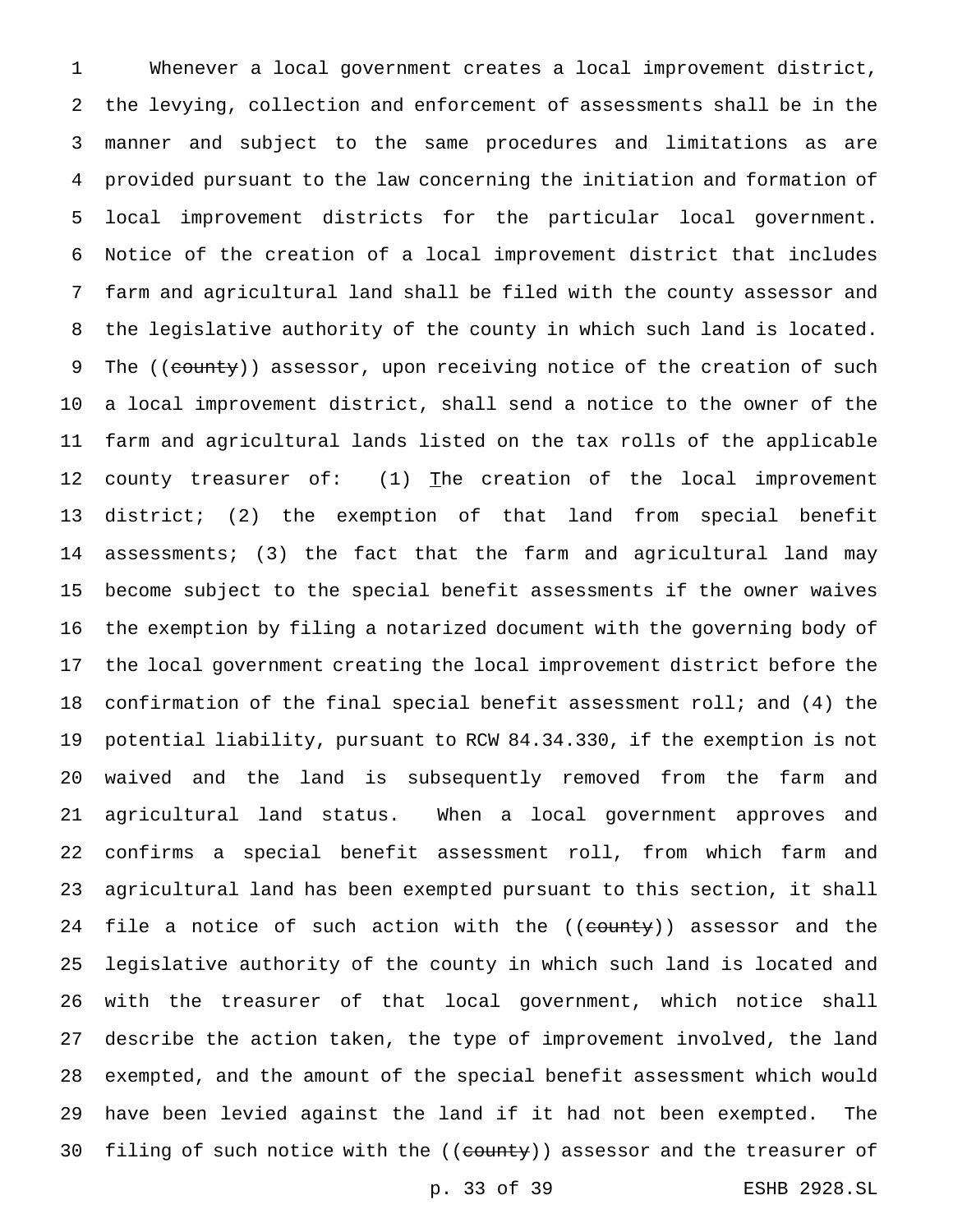that local government shall constitute constructive notice to a purchaser or encumbrancer of the affected land, and every person whose conveyance or encumbrance is subsequently executed or subsequently recorded, that such exempt land is subject to the charges provided in RCW 84.34.330 and 84.34.340 if such land is withdrawn or removed from its current use classification as farm and agricultural land.

 The owner of the land exempted from special benefit assessments pursuant to this section may waive that exemption by filing a notarized document to that effect with the legislative authority of the local government upon receiving notice from said local government concerning the assessment roll hearing and before the local government confirms the final special benefit assessment roll. A copy of that waiver shall 13 be filed by the local government with the ((county)) assessor, but the failure of such filing shall not affect the waiver.

 Except to the extent provided in RCW 84.34.360, the local government shall have no duty to furnish service from the improvement financed by the special benefit assessment to such exempted land.

 **Sec. 18.** RCW 84.34.360 and 1979 c 84 s 7 are each amended to read as follows:

20 ((Within ninety days after June 7, 1979,)) The department of revenue shall adopt rules it shall deem necessary to implement RCW 84.34.300 through 84.34.380 which shall include, but not be limited to, procedures to determine the extent to which a portion of the land otherwise exempt may be subject to a special benefit assessment for the actual connection to the domestic water system or sewerage facilities, and further to determine the extent to which all or a portion of such land may be subject to a special benefit assessment for access to the road improvement in relation to its value as farm and agricultural land as distinguished from its value under more intensive uses. The ESHB 2928.SL p. 34 of 39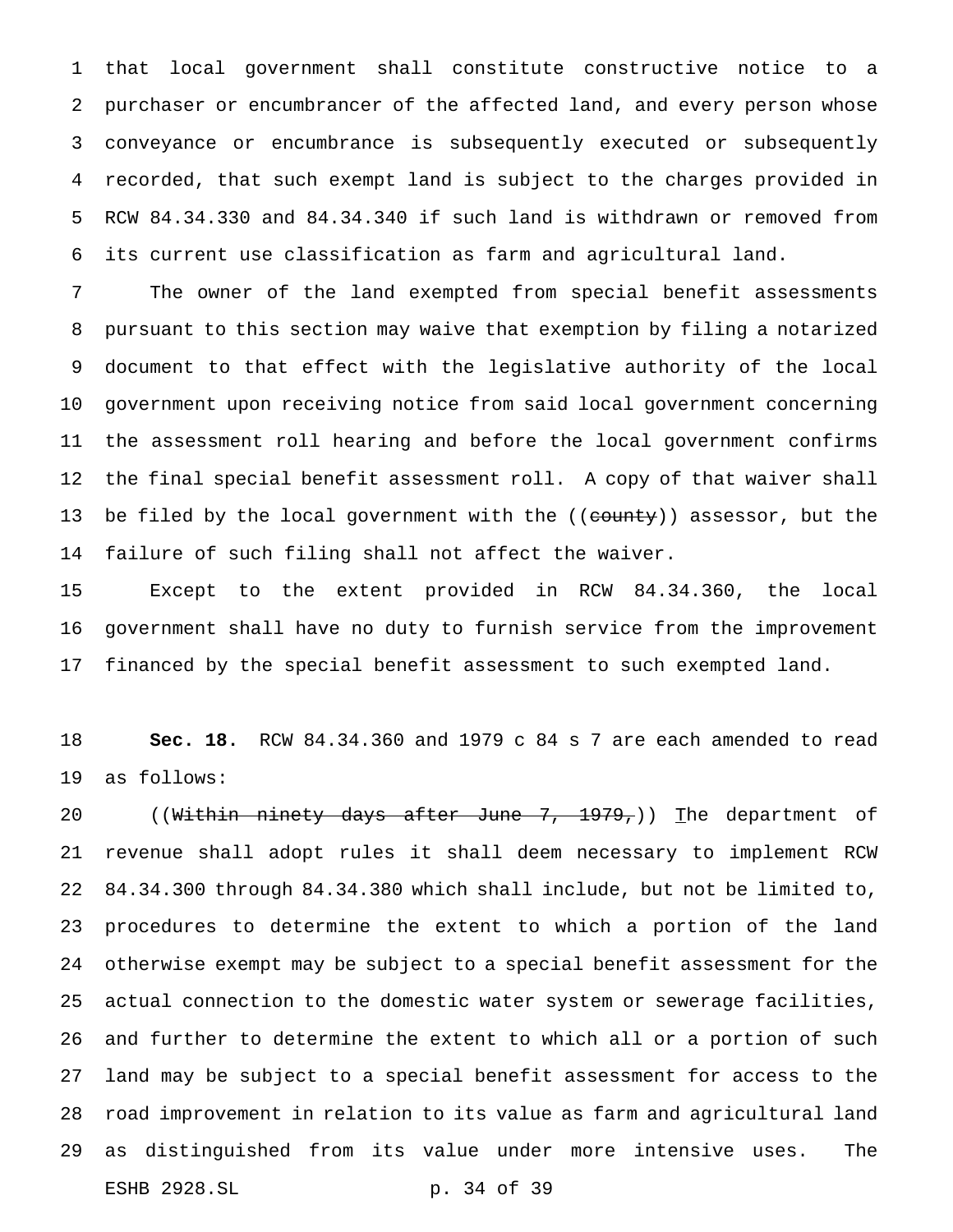provision for limited special benefit assessments shall not relieve such land from liability for the amounts provided in RCW 84.34.330 and 84.34.340 when such land is withdrawn or removed from its current use classification as farm and agricultural land.

5 \* NEW SECTION. Sec. 19. A new section is added to chapter 84.34 RCW to read as follows:

 There is created an advisory committee to assist the department of revenue in recommending changes to the rules implementing this chapter. 10 The committee shall have twelve members. Four shall be assessors, 11 selected by assessors. Two assessors shall reside east of the crest of 12 the Cascade mountains. The remaining members shall be appointed by the 13 department. Two shall represent natural resource protection 14 organizations. Two shall represent the public. Four shall represent <sup>a</sup> cross-section of the agricultural and forestry community. Two community members shall reside east of the crest of the Cascade 17 mountains. The term of appointment for the community members, the natural resource protection organization members, and the public 19 members shall be four years.

 The committee shall meet at least annually, and at such other times as it deems necessary, to recommend adoption of new or amended administrative rules and other changes as it finds appropriate.

**\*Sec. 19 was vetoed, see message at end of chapter.**

 NEW SECTION. **Sec. 20.** A new section is added to chapter 84.34 RCW to read as follows:

 An application for current use classification under RCW 84.34.020(3) shall be made to the county legislative authority.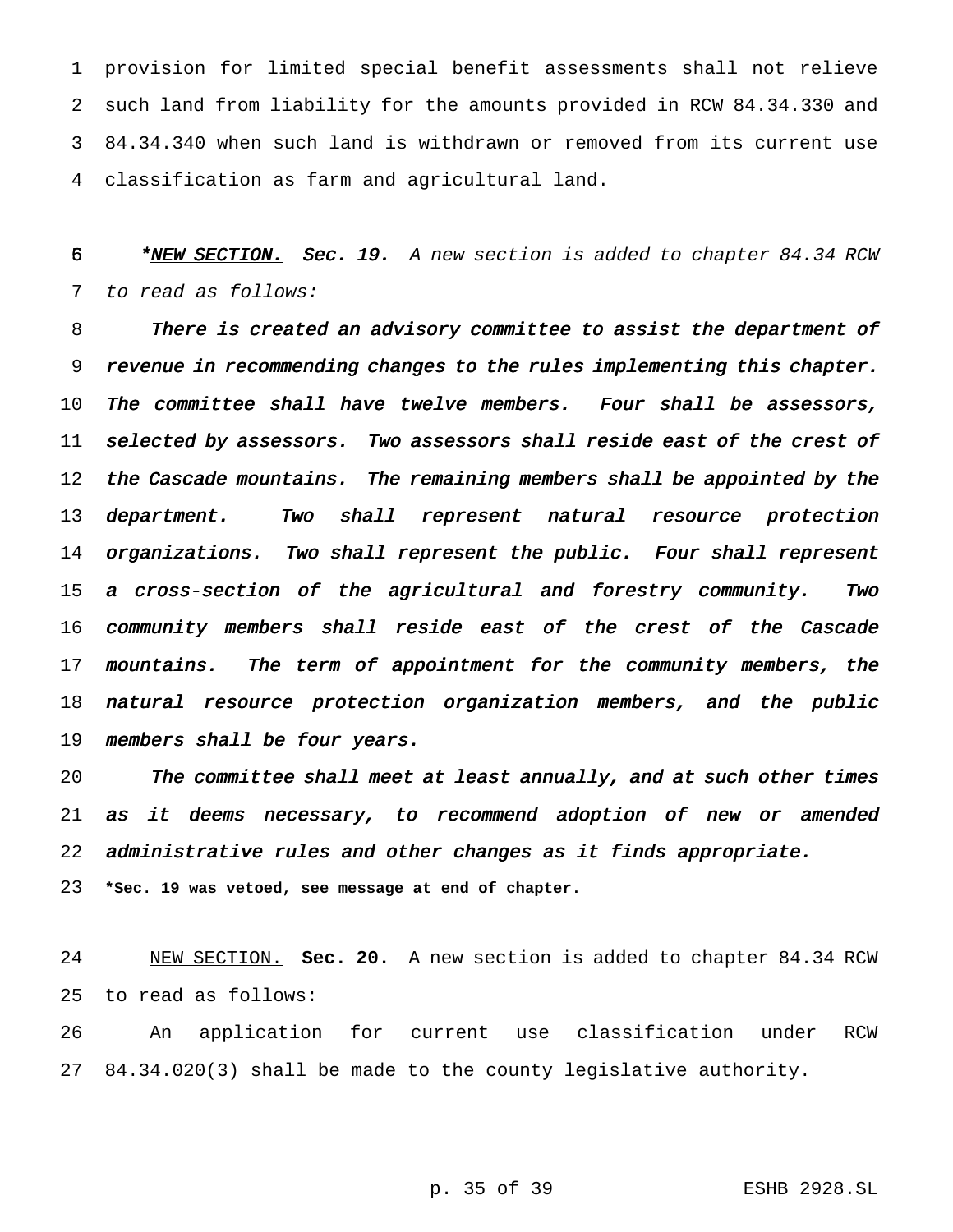(1) The application shall be made upon forms prepared by the department of revenue and supplied by the granting authority and shall include the following:

 (a) A legal description of, or assessor's parcel numbers for, all land the applicant desires to be classified as timber land;

(b) The date or dates of acquisition of the land;

 (c) A brief description of the timber on the land, or if the timber has been harvested, the owner's plan for restocking;

(d) Whether there is a forest management plan for the land;

(e) If so, the nature and extent of implementation of the plan;

(f) Whether the land is used for grazing;

 (g) Whether the land has been subdivided or a plat filed with 13 respect to the land;

 (h) Whether the land and the applicant are in compliance with the restocking, forest management, fire protection, insect and disease control, weed control, and forest debris provisions of Title 76 RCW or applicable rules under Title 76 RCW;

 (i) Whether the land is subject to forest fire protection assessments pursuant to RCW 76.04.610;

 (j) Whether the land is subject to a lease, option, or other right that permits it to be used for a purpose other than growing and harvesting timber;

 (k) A summary of the past experience and activity of the applicant 24 in growing and harvesting timber;

 (l) A summary of current and continuing activity of the applicant 26 in growing and harvesting timber;

 (m) A statement that the applicant is aware of the potential tax liability involved when the land ceases to be classified as timber land.

ESHB 2928.SL p. 36 of 39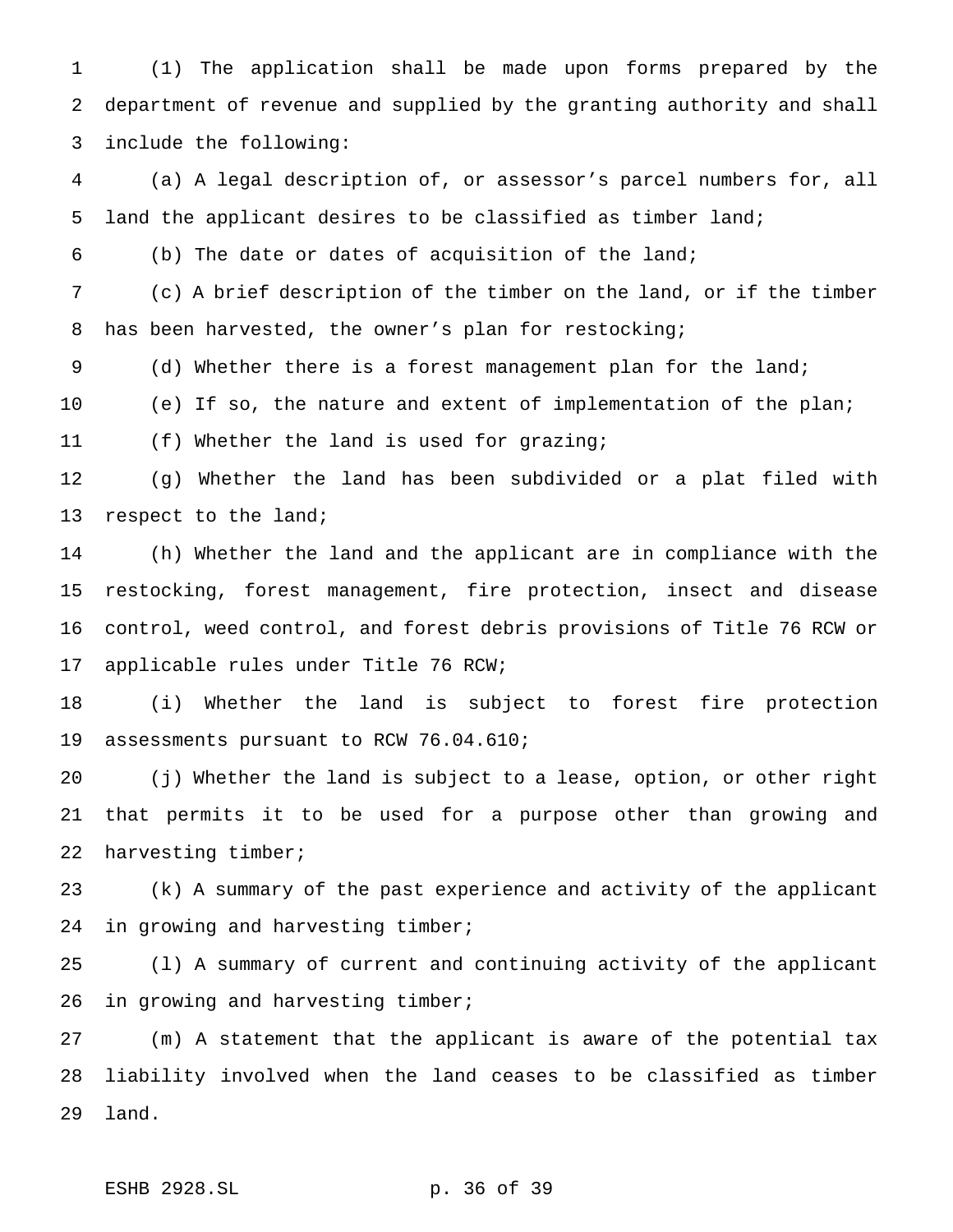(2) An application made for classification of land under RCW 84.34.020(3) shall be acted upon after a public hearing and after notice of the hearing is given by one publication in a newspaper of general circulation in the area at least ten days before the hearing. Application for classification of land in an incorporated area shall be acted upon by a granting authority composed of three members of the county legislative body and three members of the city legislative body in which the land is located.

 (3) The granting authority shall act upon the application with due regard to all relevant evidence and without any one or more items of evidence necessarily being determinative, except that the application may be denied for one of the following reasons, without regard to other items:

 (a) The land does not contain a stand of timber as defined in chapter 76.09 RCW and applicable rules, except this reason shall not alone be sufficient to deny the application (i) if the land has been recently harvested or supports a growth of brush or noncommercial type timber, and the application includes a plan for restocking within three years or the longer period necessitated by unavailability of seed or seedings, or (ii) if only isolated areas within the land do not meet minimum standards due to rock outcroppings, swamps, unproductive soil, or other natural conditions;

 (b) The applicant, with respect to the land, has failed to comply with a final administrative or judicial order with respect to a violation of the restocking, forest management, fire protection, insect and disease control, weed control, and forest debris provisions of Title 76 RCW or applicable rules under Title 76 RCW;

 (c) The land abuts a body of salt water and lies between the line of ordinary high tide and a line paralleling the ordinary high tide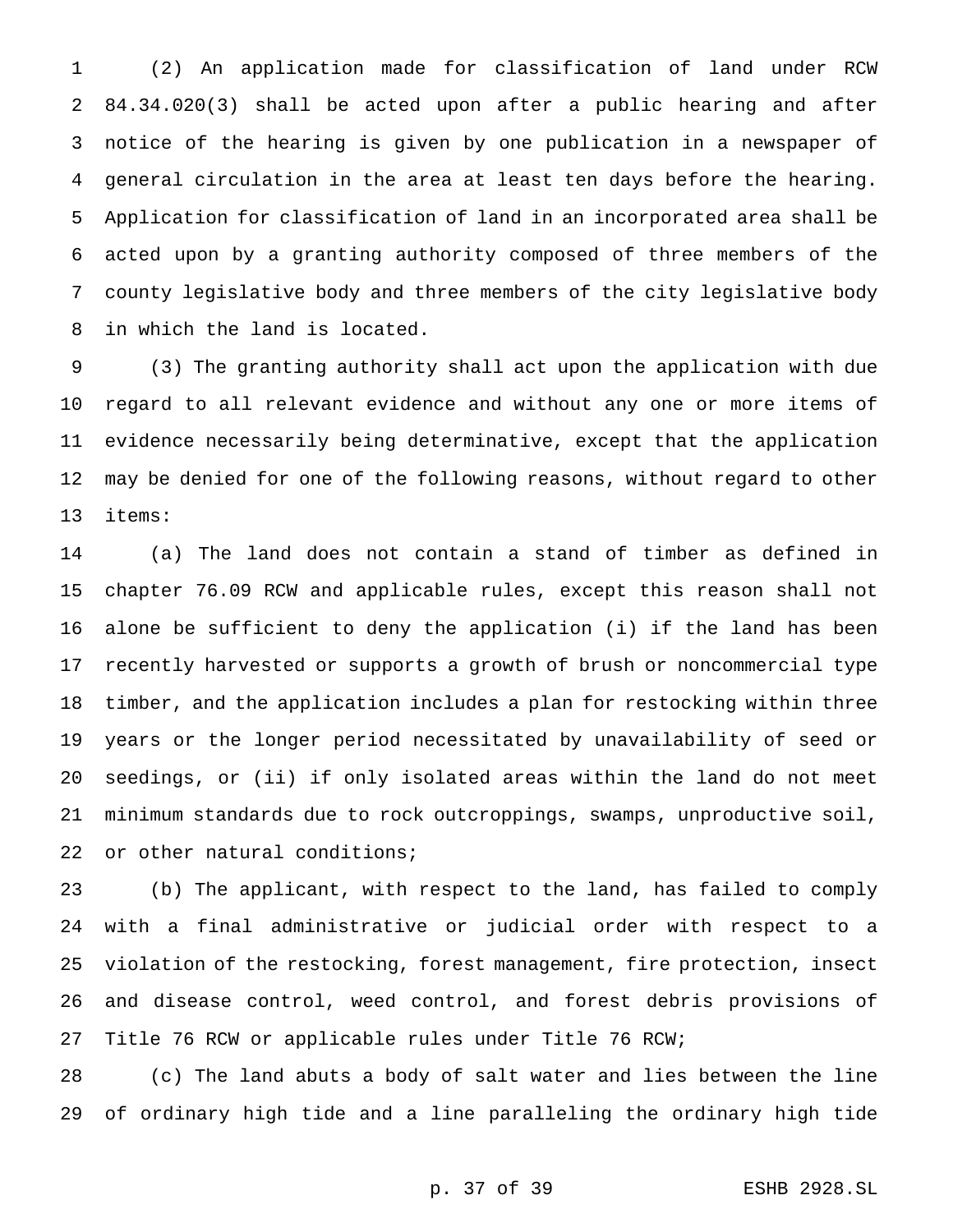line and two hundred feet horizontally landward from the high tide line.

 The granting authority may approve the application with respect to only part of the land that is described in the application, and if any part of the application is denied, the applicant may withdraw the entire application. The granting authority, in approving in part or whole an application for land classified pursuant to RCW 84.34.020(3), may also require that certain conditions be met.

 Granting or denial of an application for current use classification is a legislative determination and shall be reviewable only for arbitrary and capricious actions. The granting authority may not require the granting of easements for land classified pursuant to RCW 84.34.020(3).

 The granting authority shall approve or disapprove an application made under this section within six months following the date the application is received.

 NEW SECTION. **Sec. 21.** A new section is added to chapter 84.34 RCW to read as follows:

 If approval of an application for classification or reclassification under RCW 84.34.020 (1), (2), or (3) results in the incorrect classification of a parcel of land the assessor may place the property in the correct classification. Such a correction shall not be considered a withdrawal or removal and is not subject to additional tax under RCW 84.34.108. The assessor will notify the landowner of any correction of classification.

This section expires on December 31, 1995.

 NEW SECTION. **Sec. 22.** This act shall take effect January 1, 1993.

ESHB 2928.SL p. 38 of 39